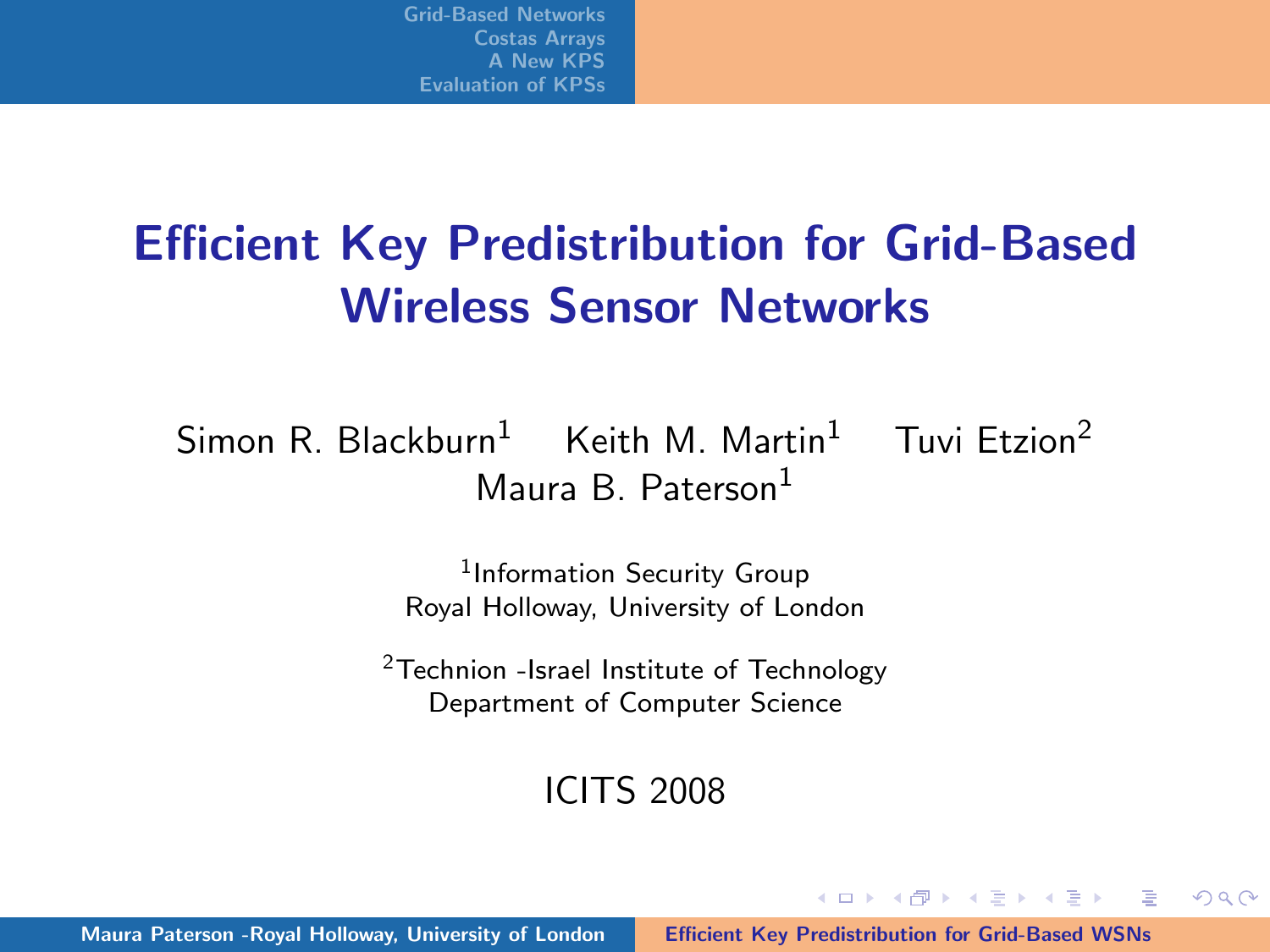#### **Outline**

[Grid-Based Networks](#page-2-0)

[Costas Arrays](#page-9-0)

[A New KPS for Grid-Based Sensor Networks](#page-15-0)

[Evaluation of KPSs for Grid-Based Networks](#page-28-0)

イロン イ団ン イミン イミン 一番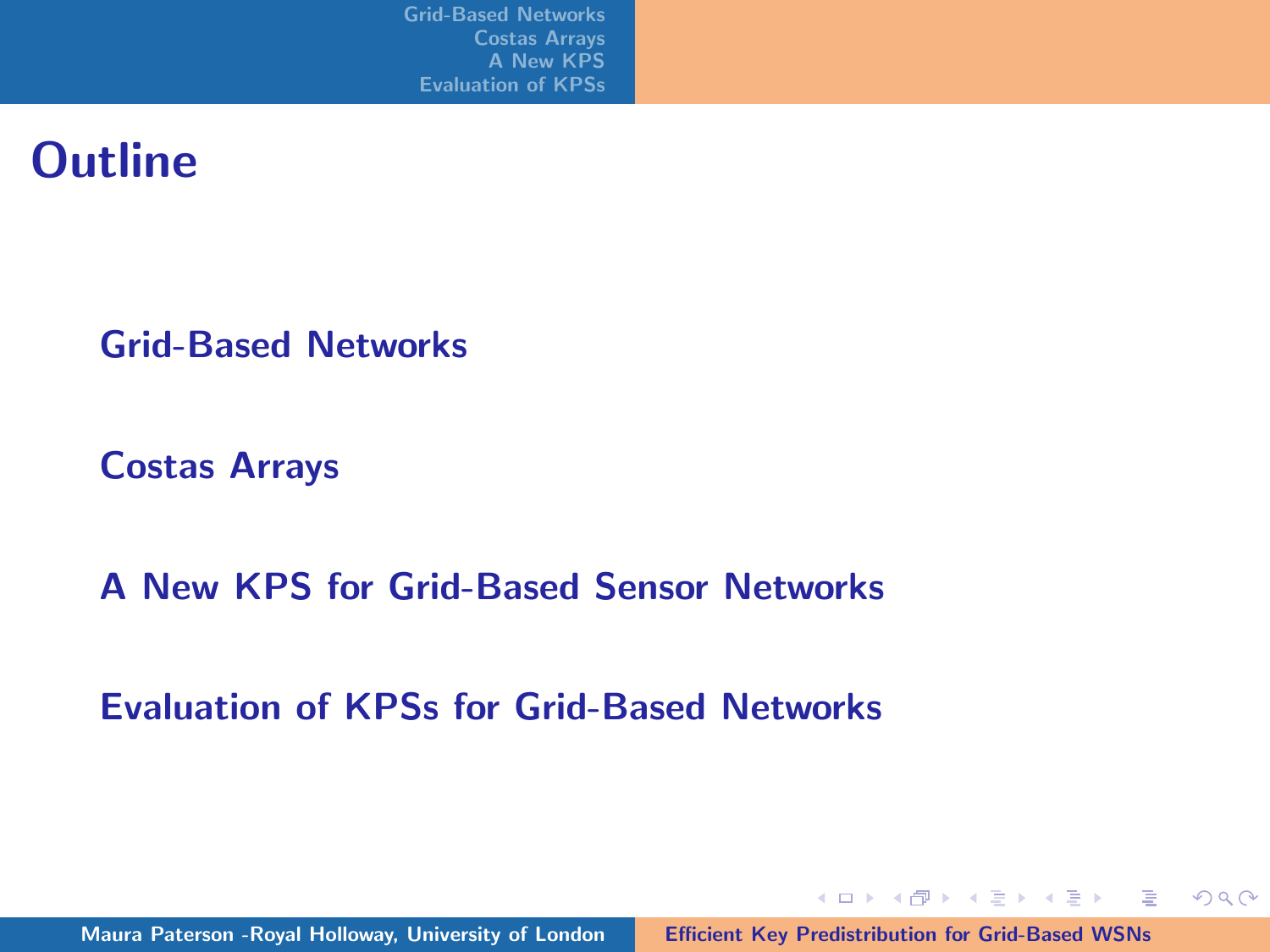#### Wireless Sensor Networks

Maura Paterson -Royal Holloway, University of London [Efficient Key Predistribution for Grid-Based WSNs](#page-0-0)

メロメ メタメ メミメ メミメン 毛

<span id="page-2-0"></span> $299$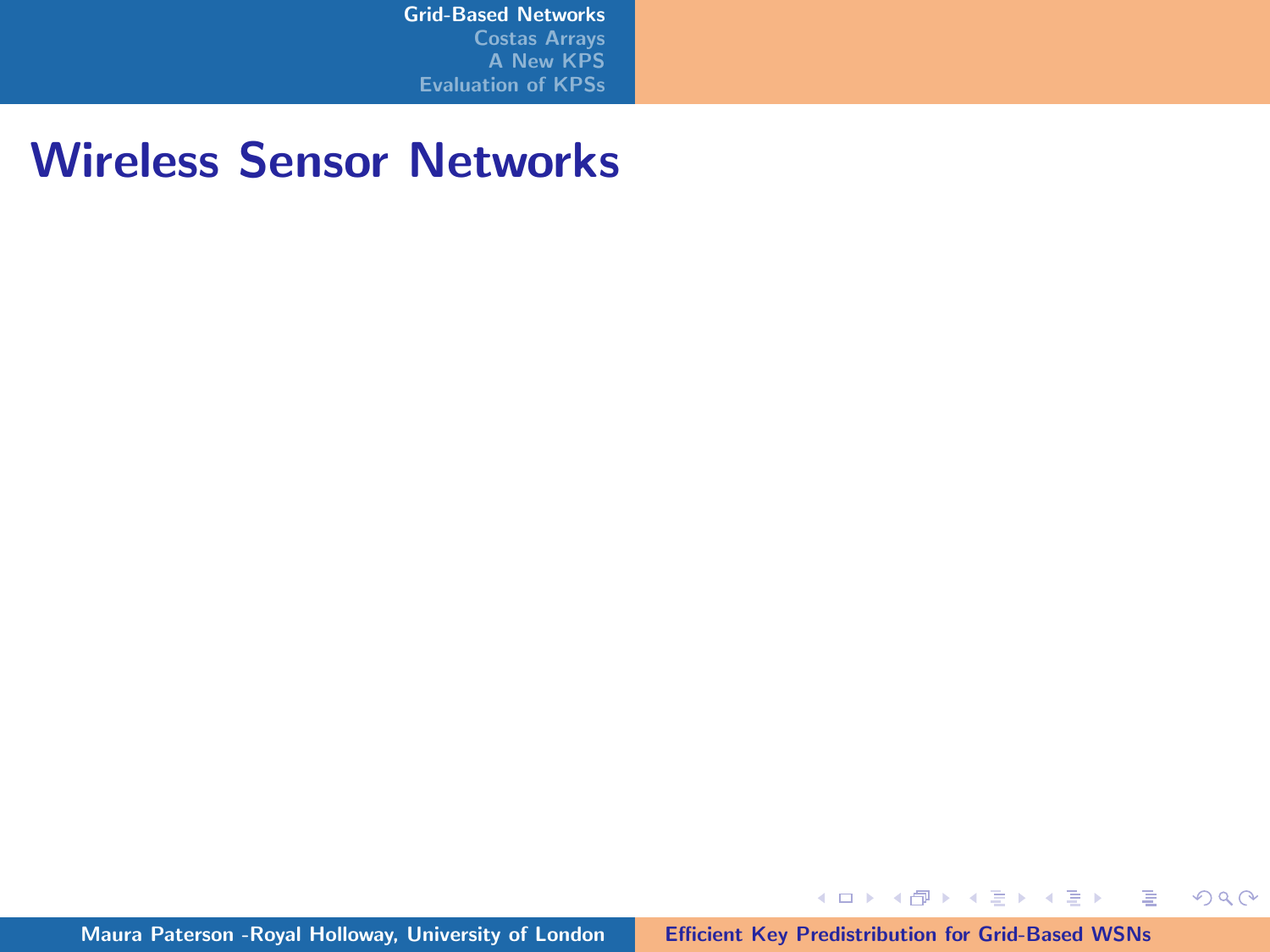#### Wireless Sensor Networks



メロトメ 御 トメ 君 トメ 君 トー 君

 $299$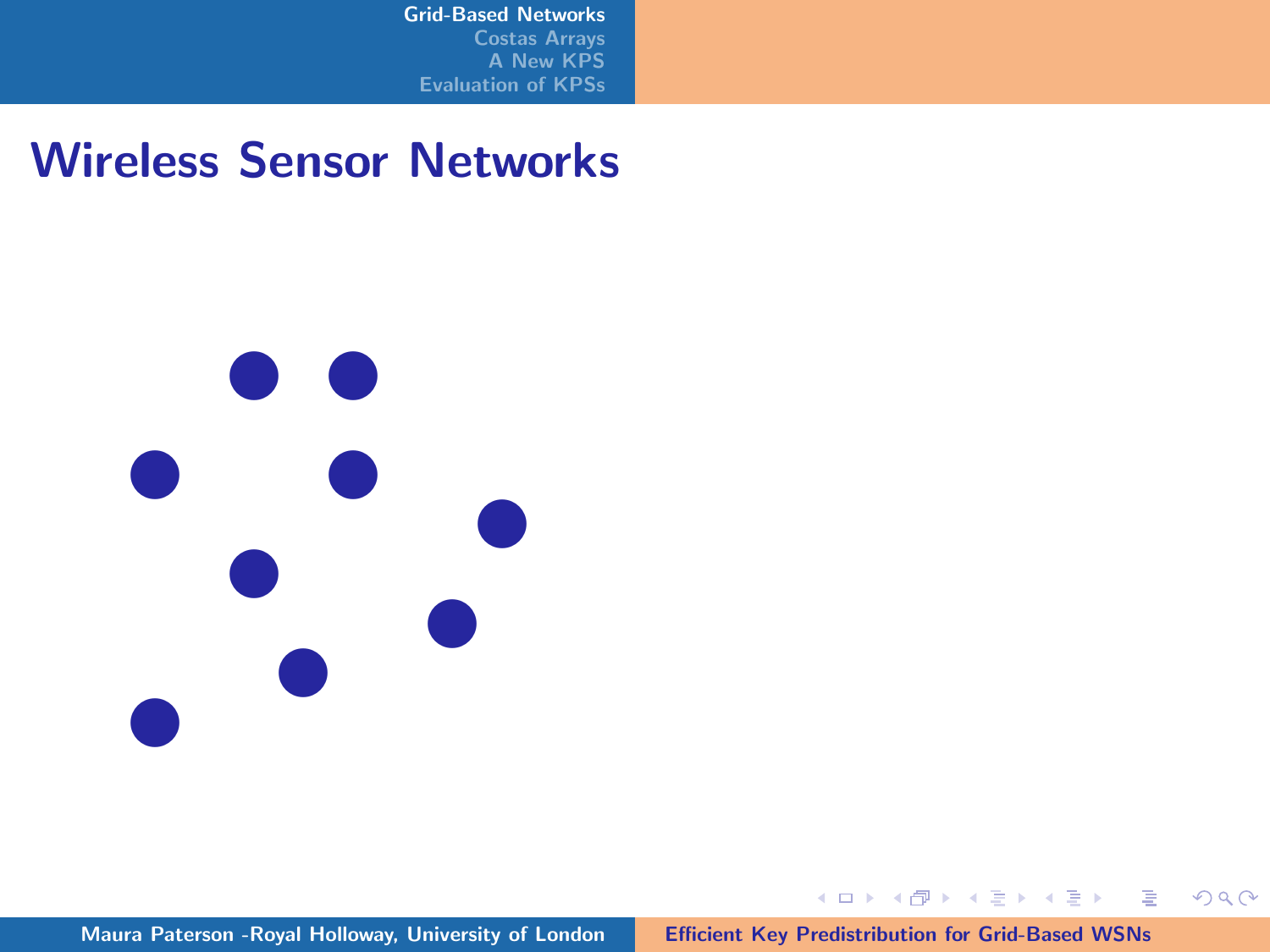#### Wireless Sensor Networks



メロメ メ団 メメ 君 メメ 君 メ

 $\equiv$ 

 $299$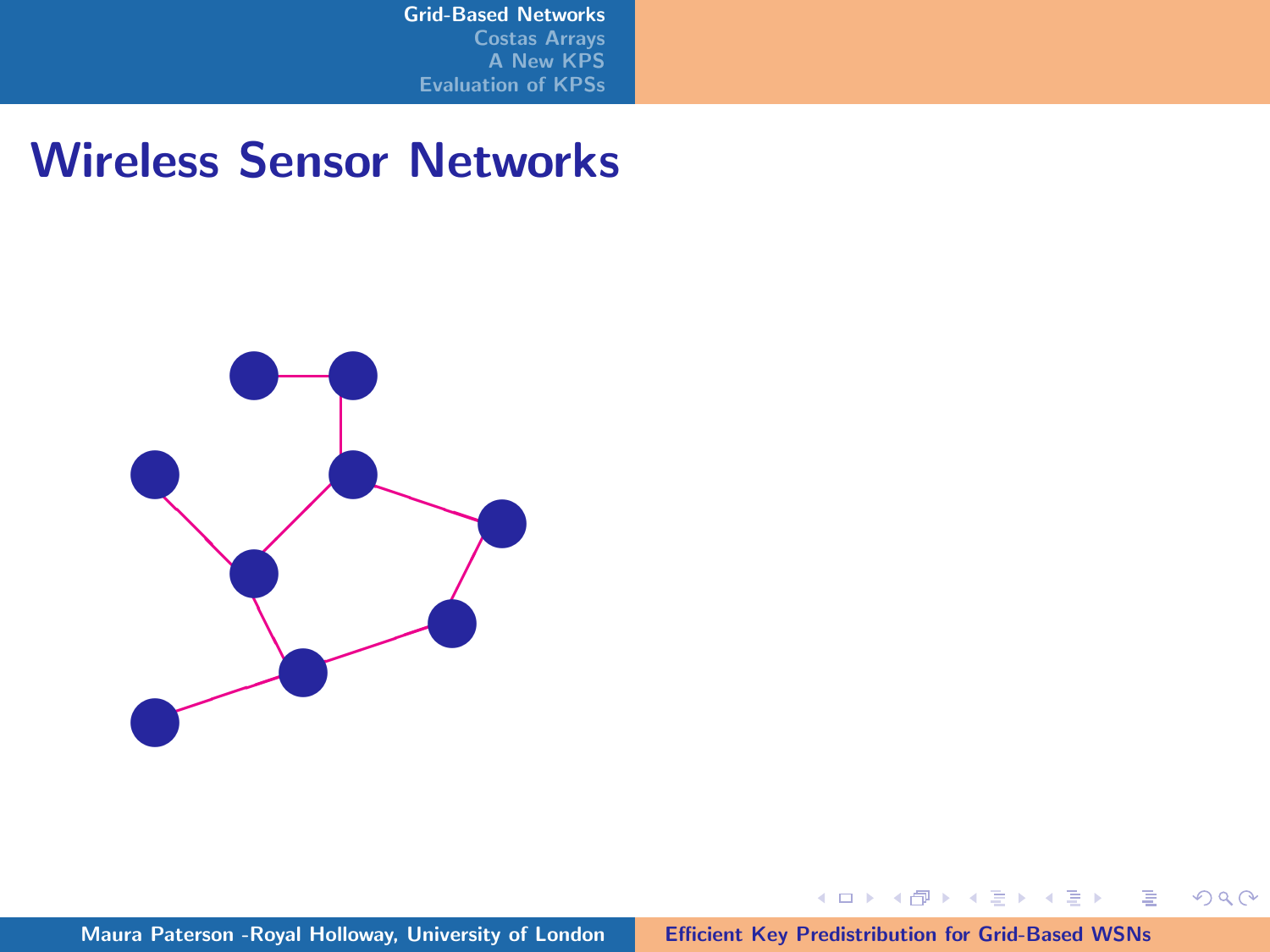#### Wireless Sensor Networks



- $\blacktriangleright$  restricted memory
- $\blacktriangleright$  restricted battery power
- $\blacktriangleright$  restricted computational ability
- $\blacktriangleright$  vulnerable to compromise

イロメ イ御メ イヨメ イヨメ

 $2Q$ 

后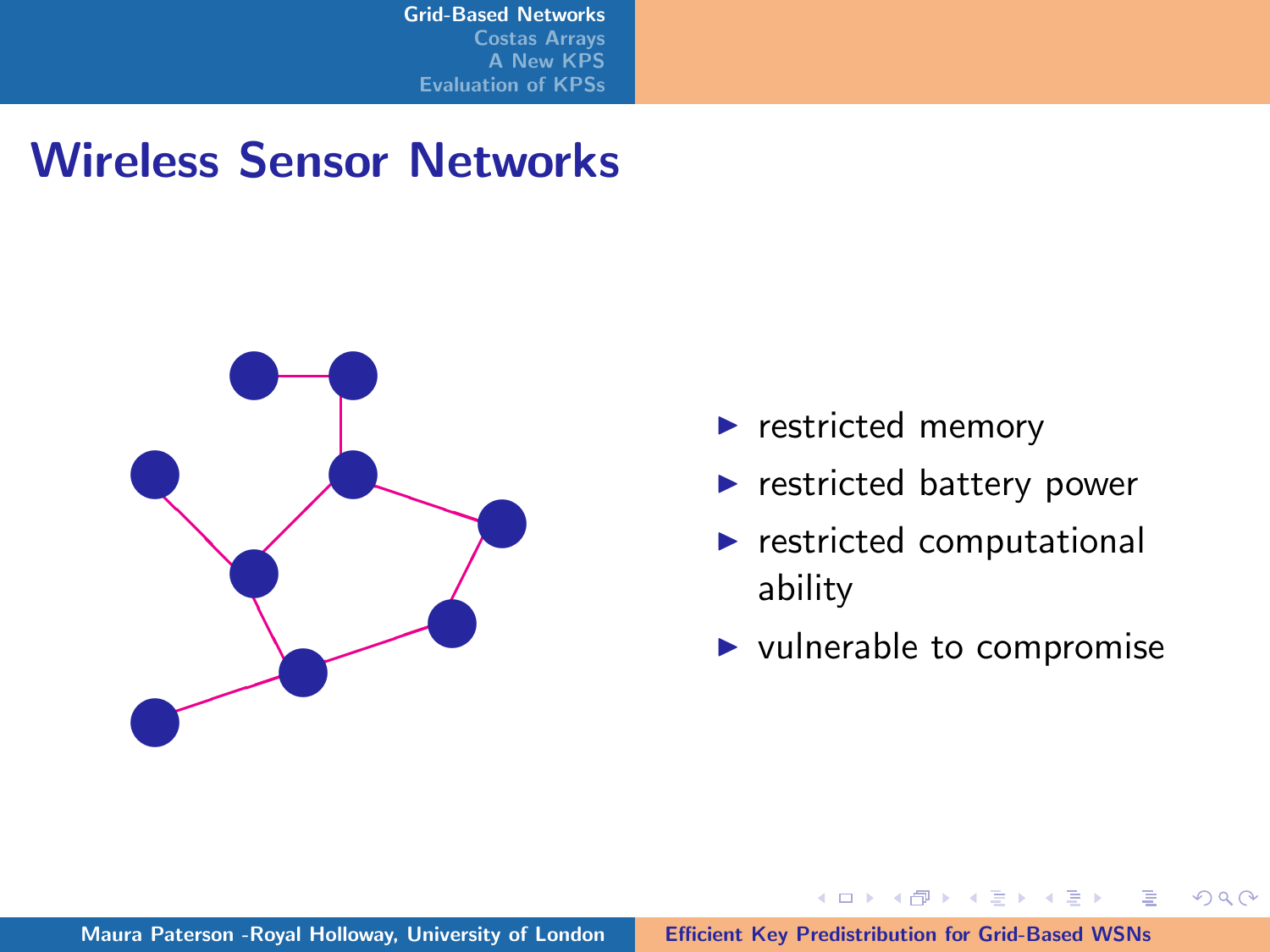#### Grid-Based Wireless Sensor Networks





メロメ メ御 メメ ミメ メミメ

 $\Omega$ 

Maura Paterson -Royal Holloway, University of London [Efficient Key Predistribution for Grid-Based WSNs](#page-0-0)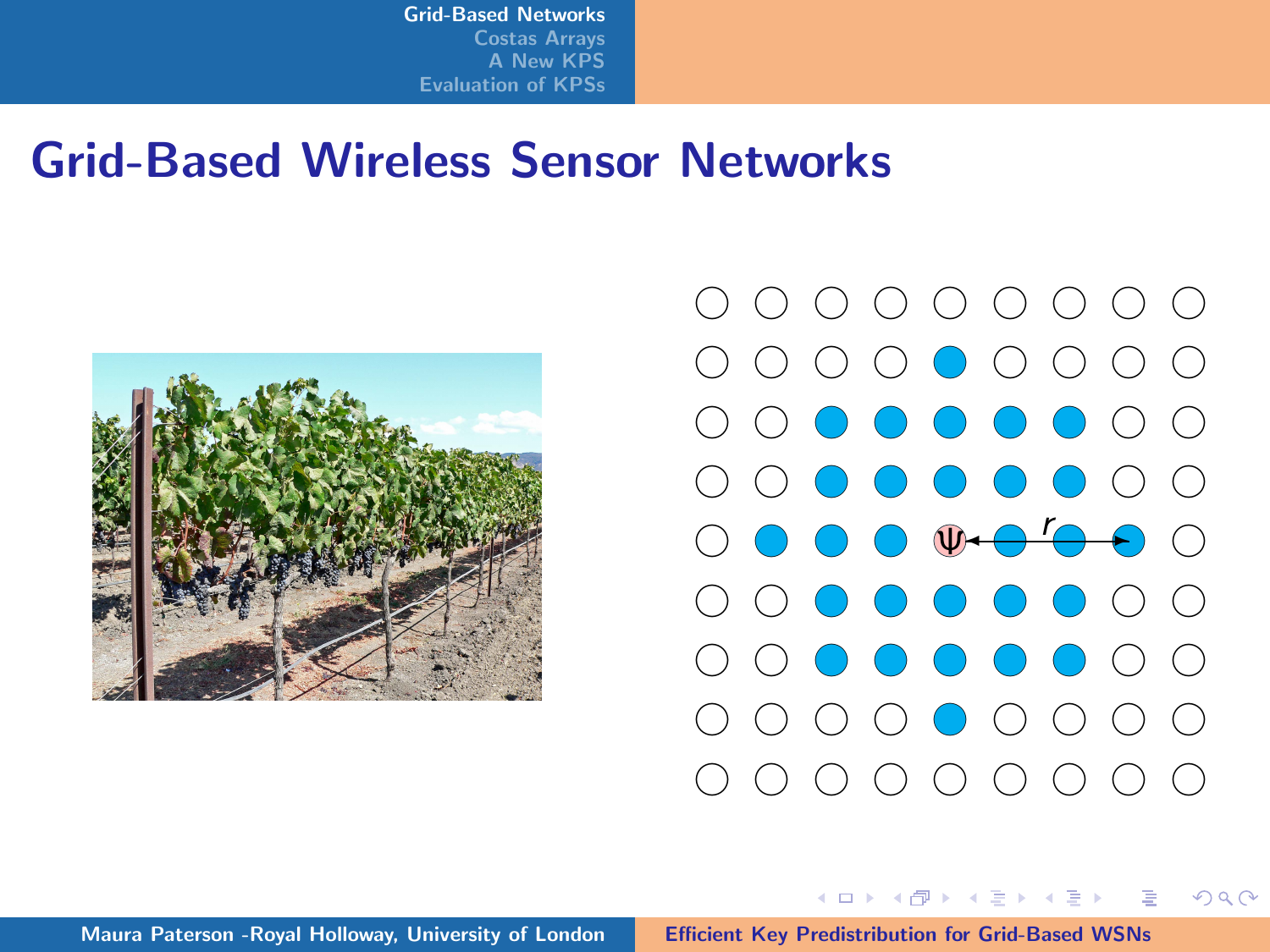# Key Predistribution



#### key predistribution scheme (KPS)

- $\triangleright$  nodes are assigned keys before deployment
- $\blacktriangleright$  nodes that share keys can communicate securely

K ロ ⊁ K 倒 ≯ K ミ ⊁ K ミ ⊁

 $\Omega$ 

后

 $\triangleright$  two-hop path: nodes communicate via intermediate node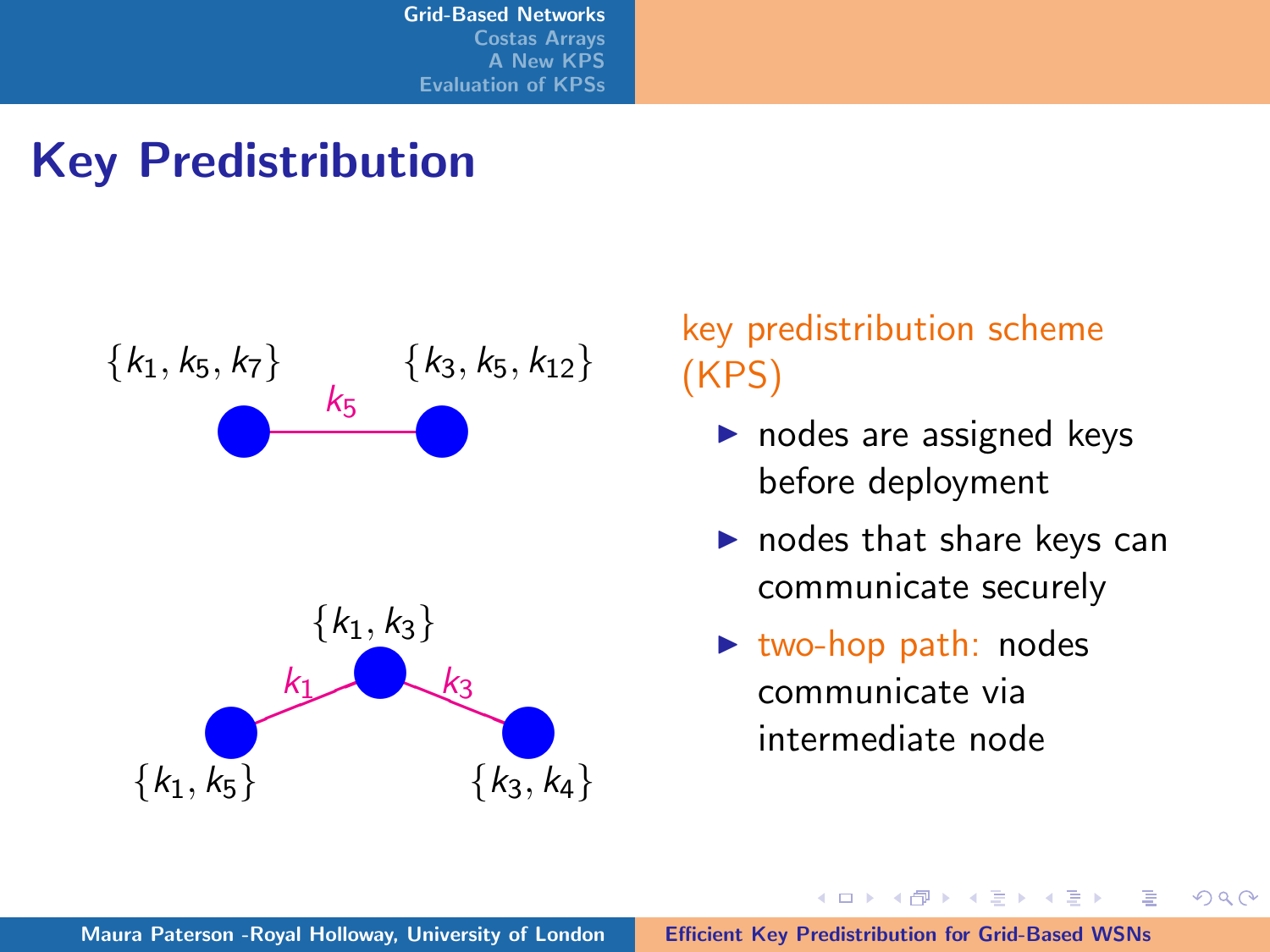## Goals for a KPS in a Grid-Based Network

- $\triangleright$  enable any two neighbours to communicate securely (directly or using a two-hop path)
- $\blacktriangleright$  minimise storage
- $\triangleright$  be resilient against node compromise

Observation: it is not necessary for two nodes to share more than one key

イロメ イタメ イチメ イチメート

 $\equiv$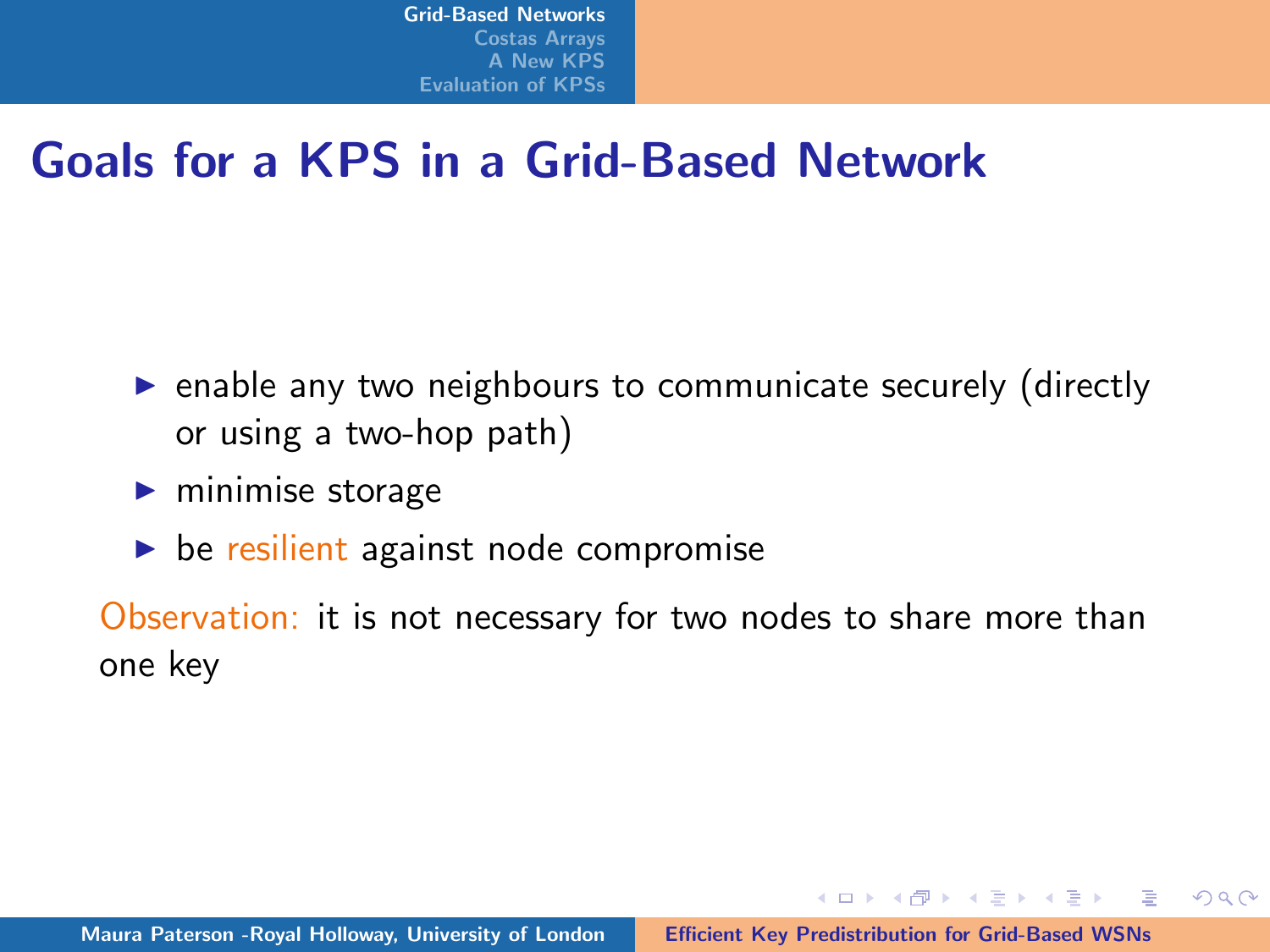#### Costas Arrays

|   | ٠ |   |   |   |  |
|---|---|---|---|---|--|
|   |   |   | ٠ |   |  |
|   |   |   |   |   |  |
|   |   |   |   |   |  |
|   |   | ۰ |   |   |  |
| ٠ |   |   |   |   |  |
|   |   |   |   | € |  |

- $\triangleright$  one dot per row/column
- $\blacktriangleright$  vector differences between dots are distinct
- $\blacktriangleright$  applications to sonar, radar
- $\blacktriangleright$  known constructions are based on finite fields

イロト イ押 トイモト イモト

<span id="page-9-0"></span>目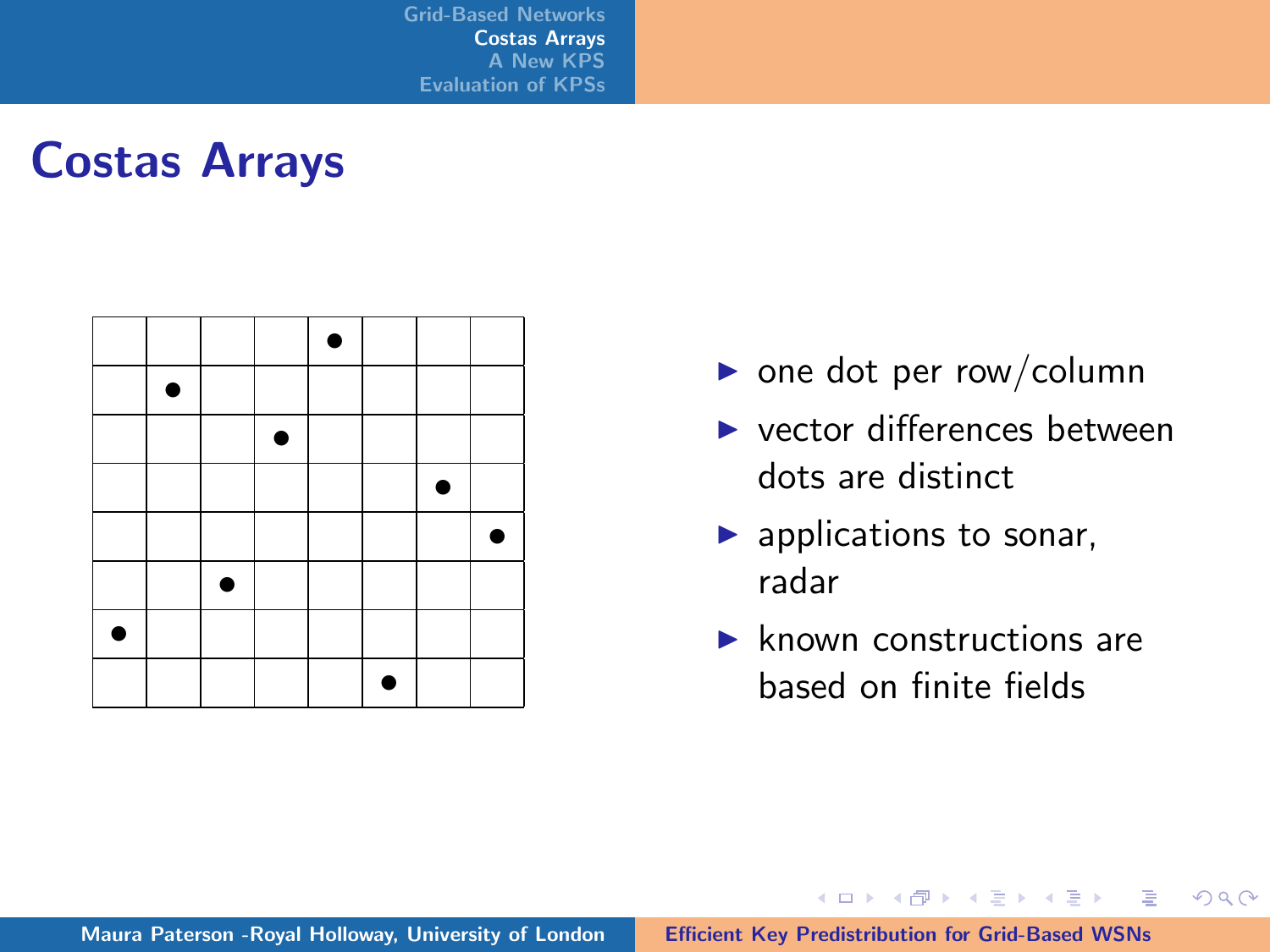# Translated Costas Arrays Overlap in at Most One **Point**



イロメ マ桐 メラミンマチャ

 $\equiv$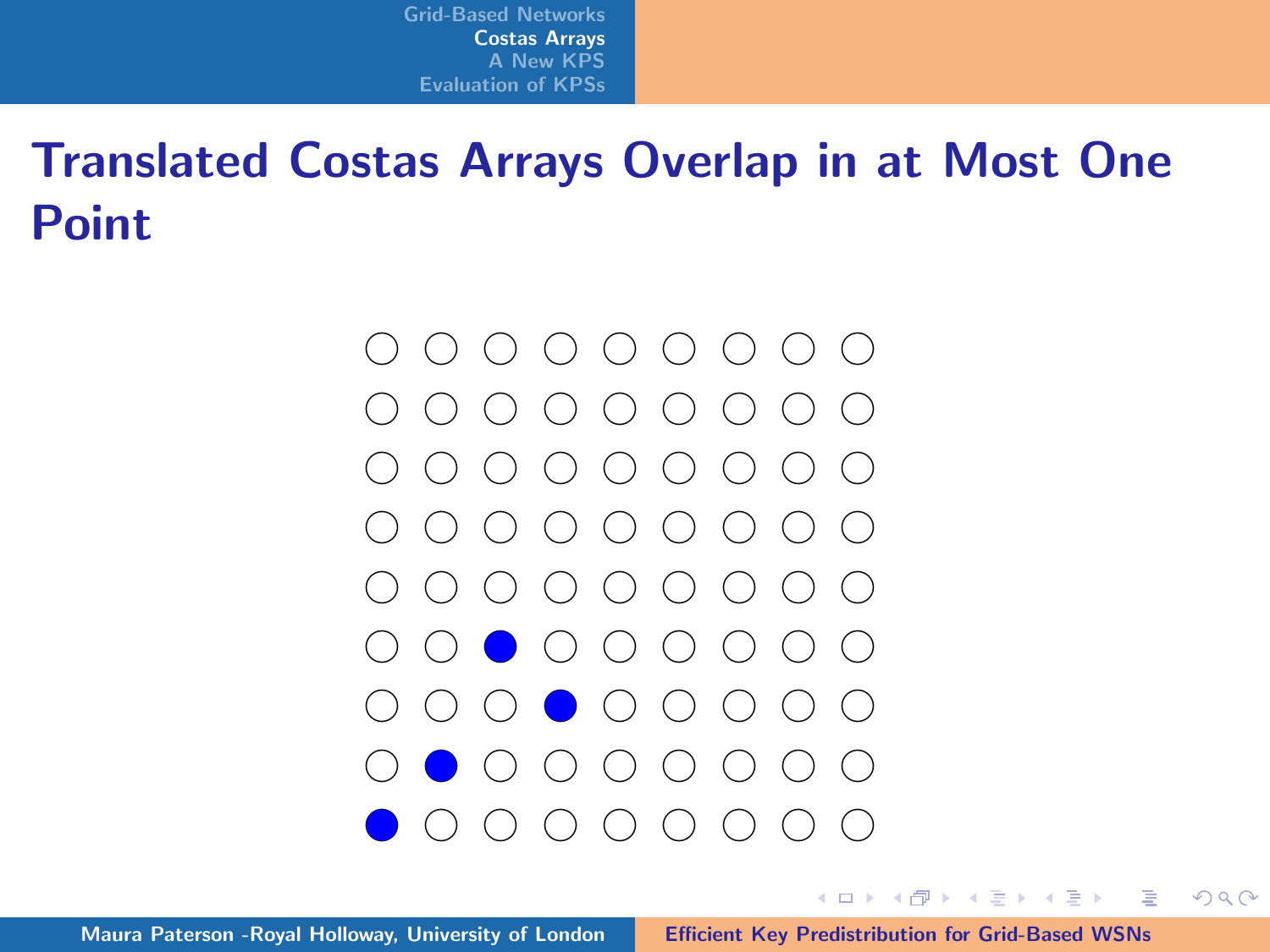# Translated Costas Arrays Overlap in at Most One **Point**



イロメ マ桐 メラミンマチャ

 $\equiv$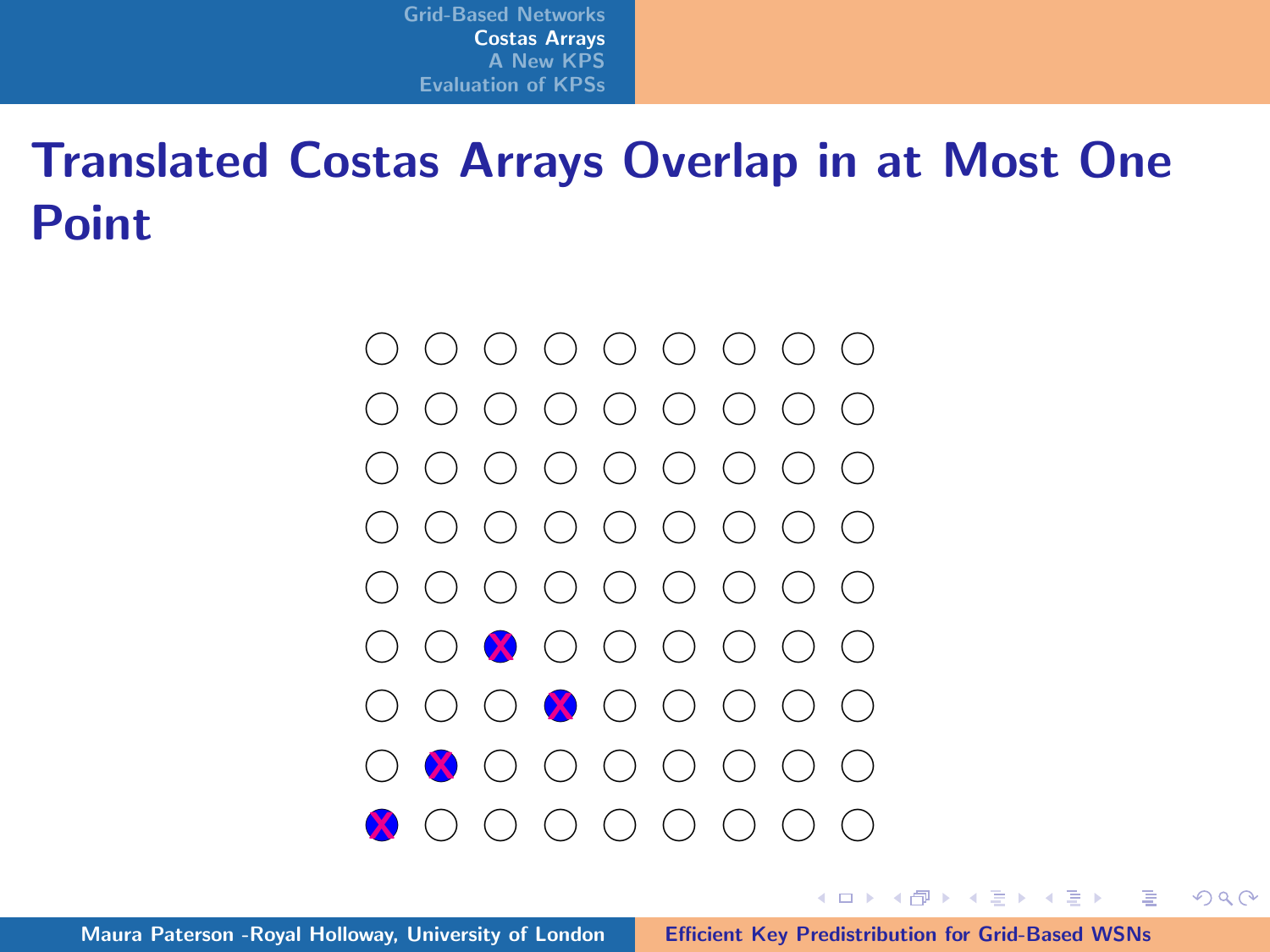# Translated Costas Arrays Overlap in at Most One **Point**



イロト イ押 トイモト イモト

 $\equiv$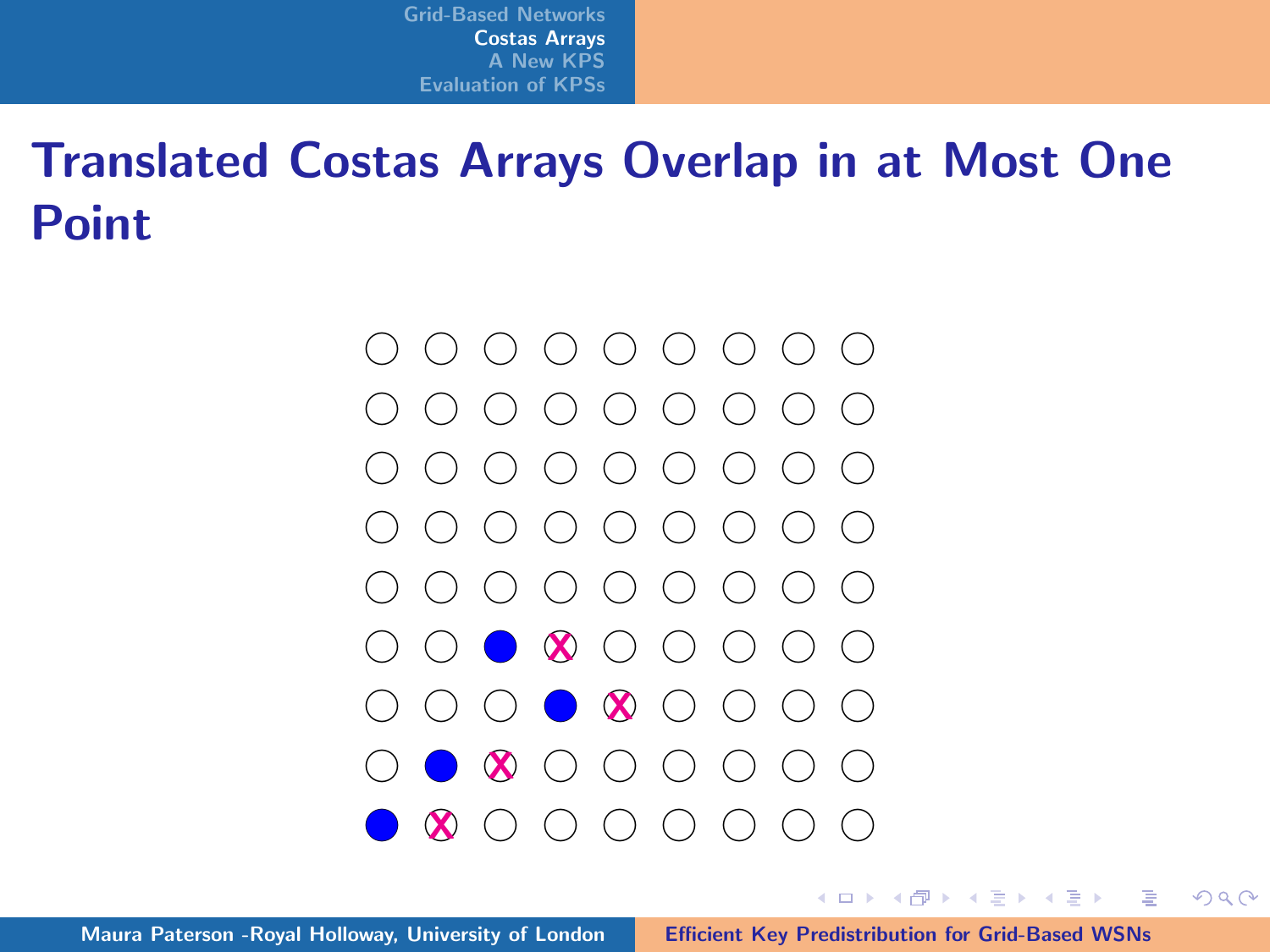# Translated Costas Arrays Overlap in at Most One **Point**



イロメ マ桐 メラミンマチャ

 $\equiv$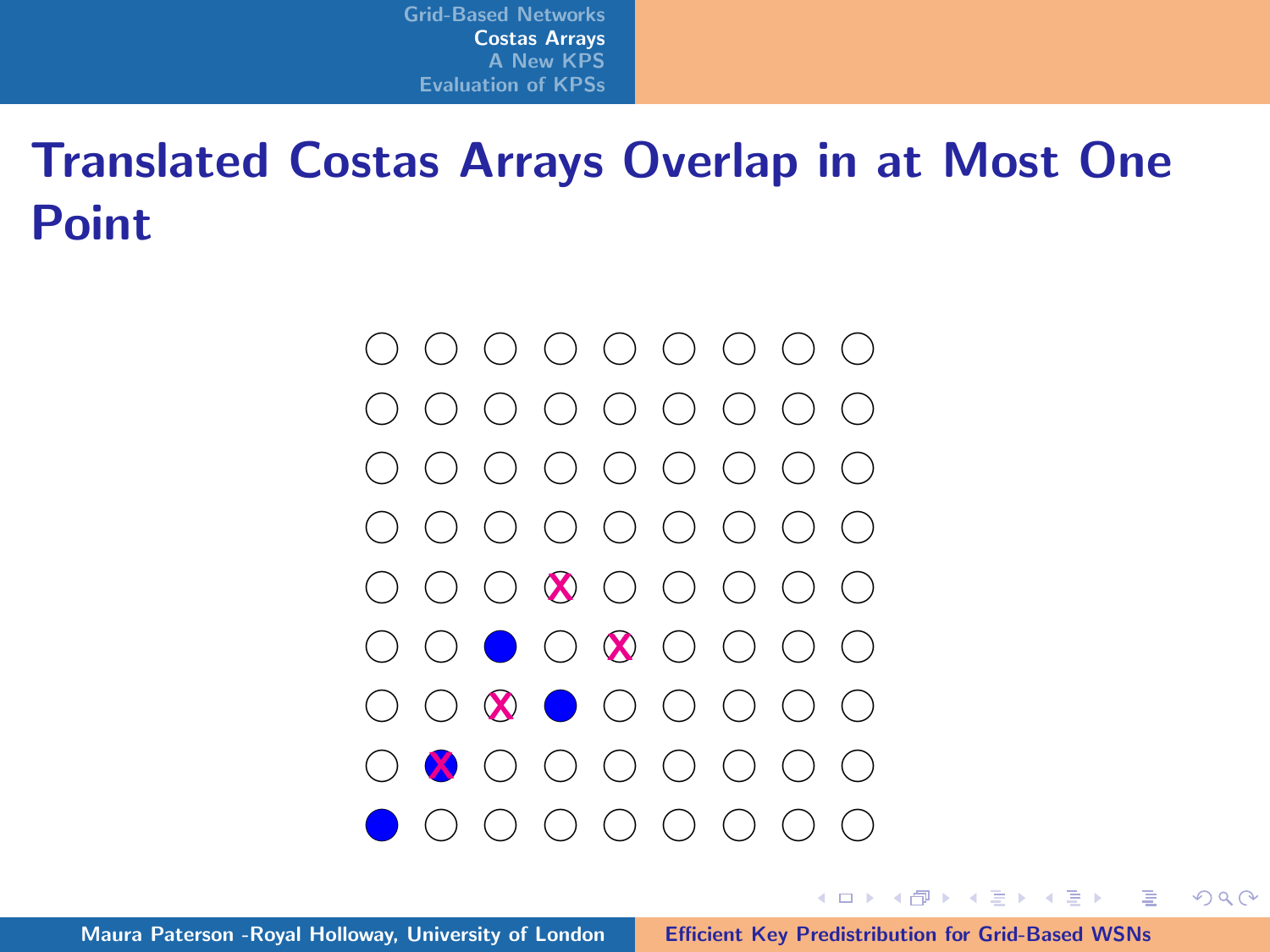# Translated Costas Arrays Overlap in at Most One **Point**



イロメ マ桐 メラミンマチャ

 $\equiv$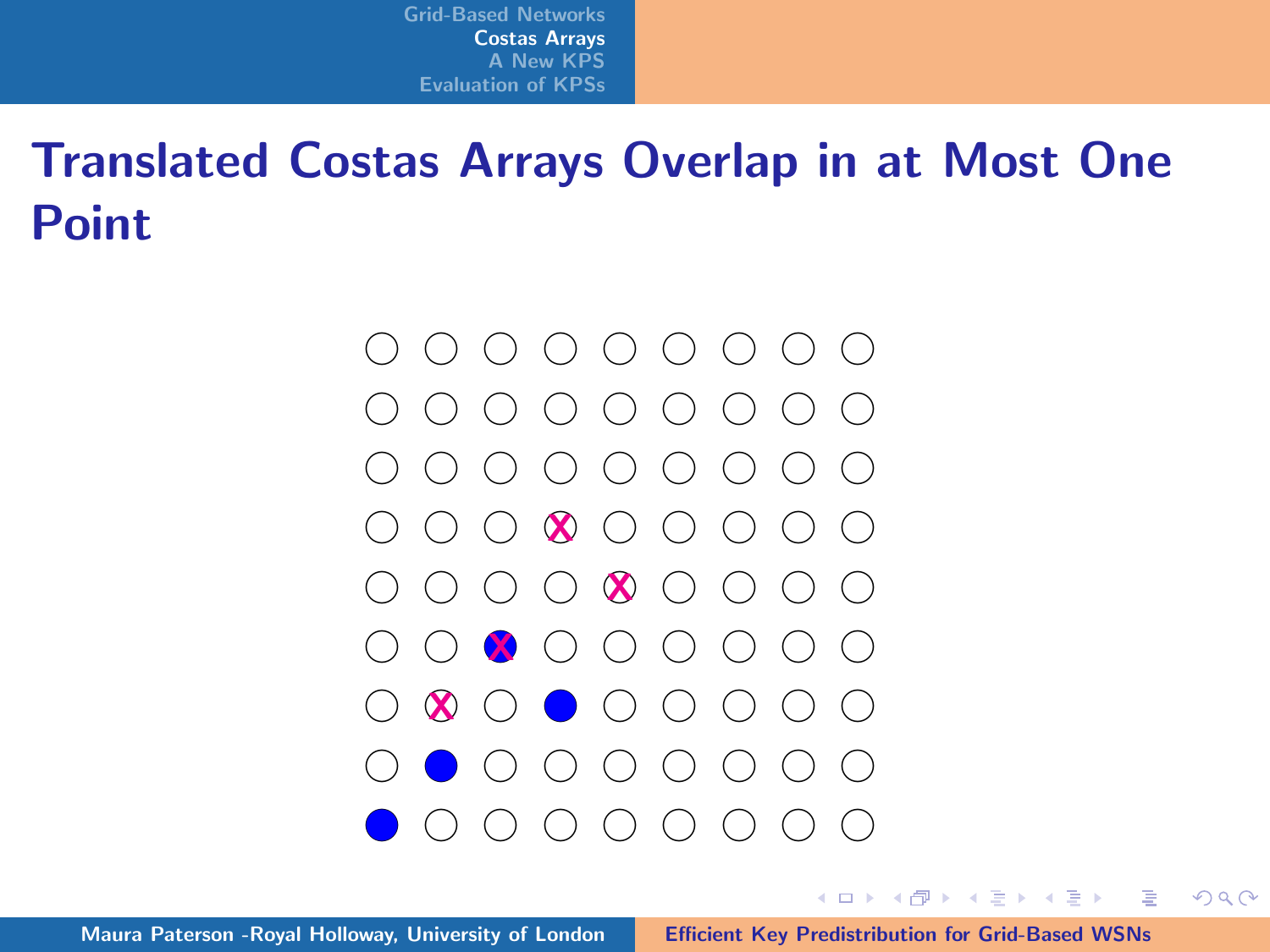## Key Predistribution Using Costas Arrays

- uses an  $n \times n$  Costas array
- $\blacktriangleright$  each sensor stores n keys
- riangleright each key is assigned to  $n$ sensors
- $\blacktriangleright$  two sensors share at most one key
- $\blacktriangleright$  the distance between two sensors that share a key is sensors that share a key is  $\frac{1}{2}(n-1)$



K ロ ⊁ K 倒 ≯ K ミ ⊁ K ミ ⊁

<span id="page-15-0"></span> $\equiv$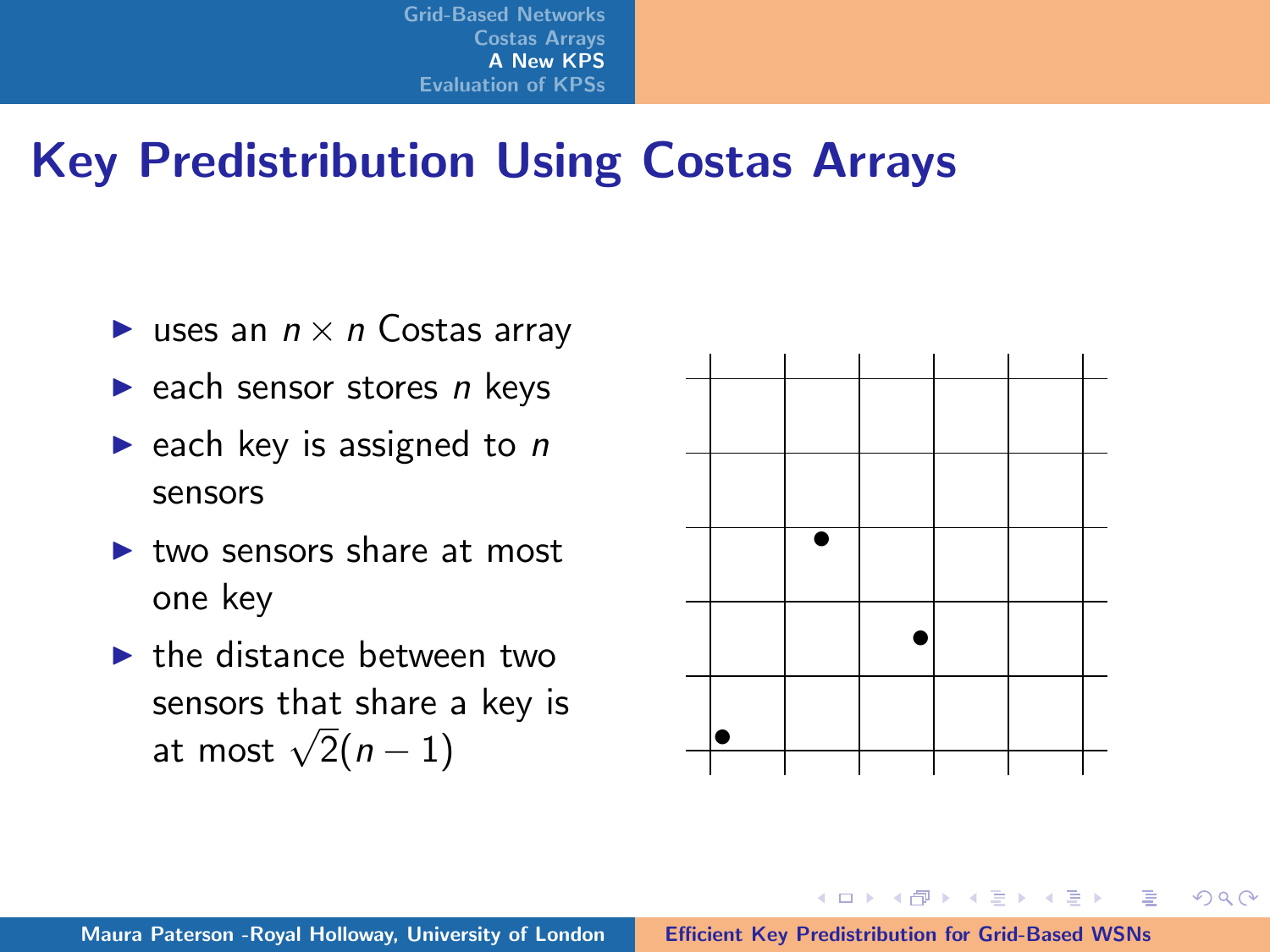## Key Predistribution Using Costas Arrays

- uses an  $n \times n$  Costas array
- $\blacktriangleright$  each sensor stores n keys
- riangleright each key is assigned to  $n$ sensors
- $\blacktriangleright$  two sensors share at most one key
- $\blacktriangleright$  the distance between two sensors that share a key is sensors that share a<br>at most  $\sqrt{2}(n-1)$



イロト イ押 トイモト イモト

 $\equiv$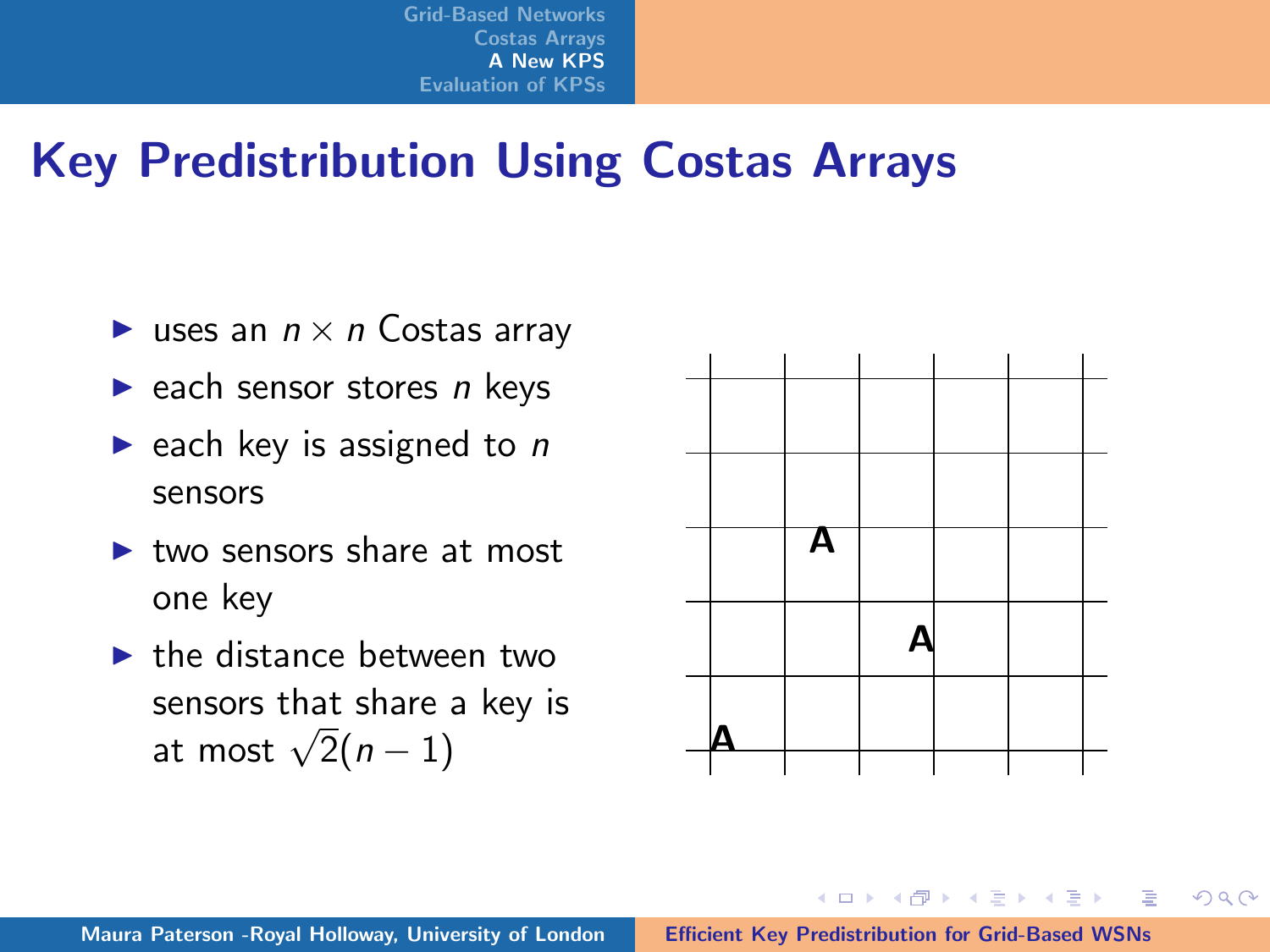## Key Predistribution Using Costas Arrays

- uses an  $n \times n$  Costas array
- $\blacktriangleright$  each sensor stores n keys
- riangleright each key is assigned to  $n$ sensors
- $\blacktriangleright$  two sensors share at most one key
- $\blacktriangleright$  the distance between two sensors that share a key is sensors that share a<br>at most  $\sqrt{2}(n-1)$



イロメ マ桐 メラミンマチャ

 $\equiv$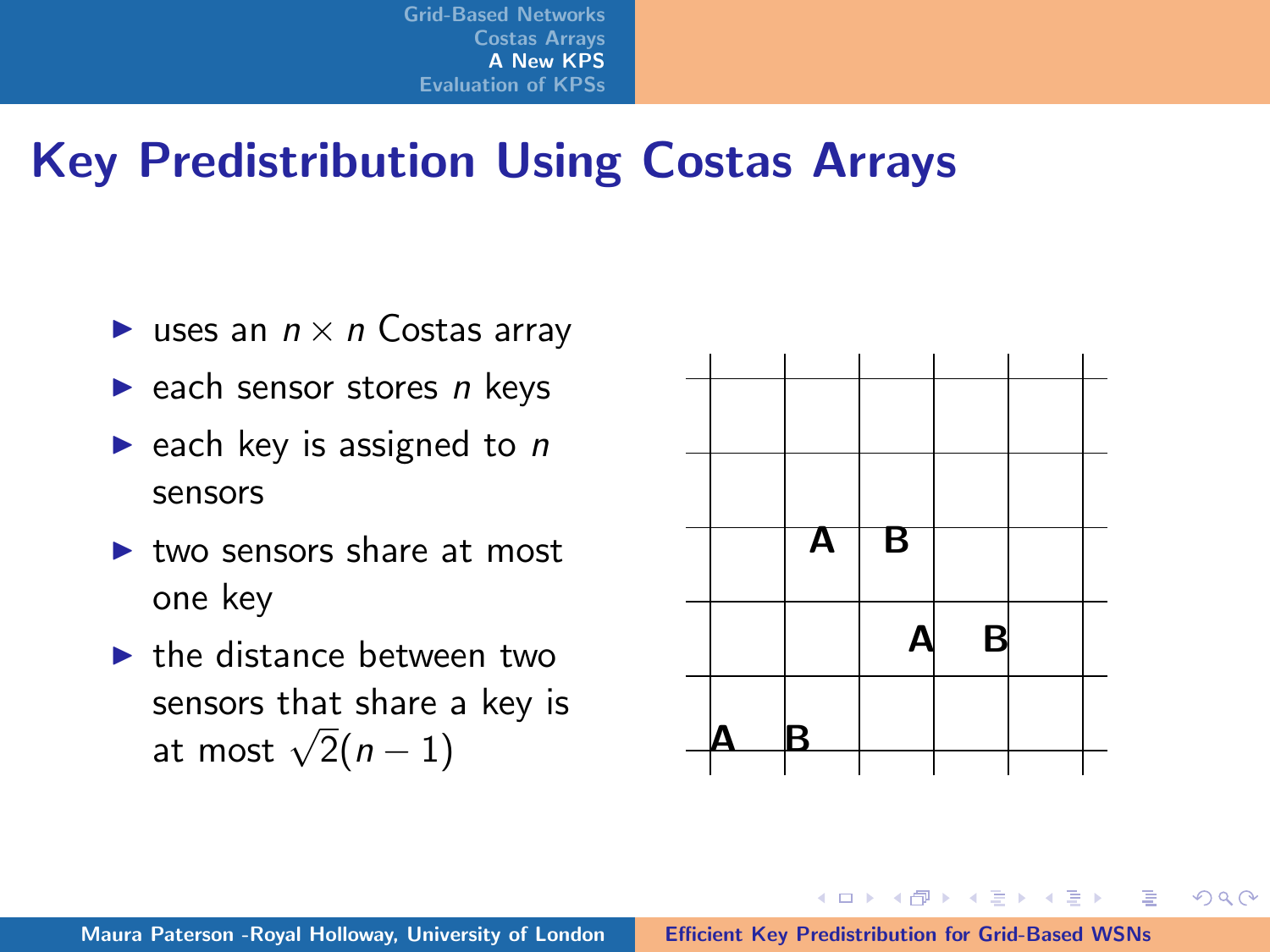## Key Predistribution Using Costas Arrays

- uses an  $n \times n$  Costas array
- $\blacktriangleright$  each sensor stores n keys
- riangleright each key is assigned to  $n$ sensors
- $\blacktriangleright$  two sensors share at most one key
- $\blacktriangleright$  the distance between two sensors that share a key is sensors that share a<br>at most  $\sqrt{2}(n-1)$



イロメ マ桐 メラミンマチャ

 $\equiv$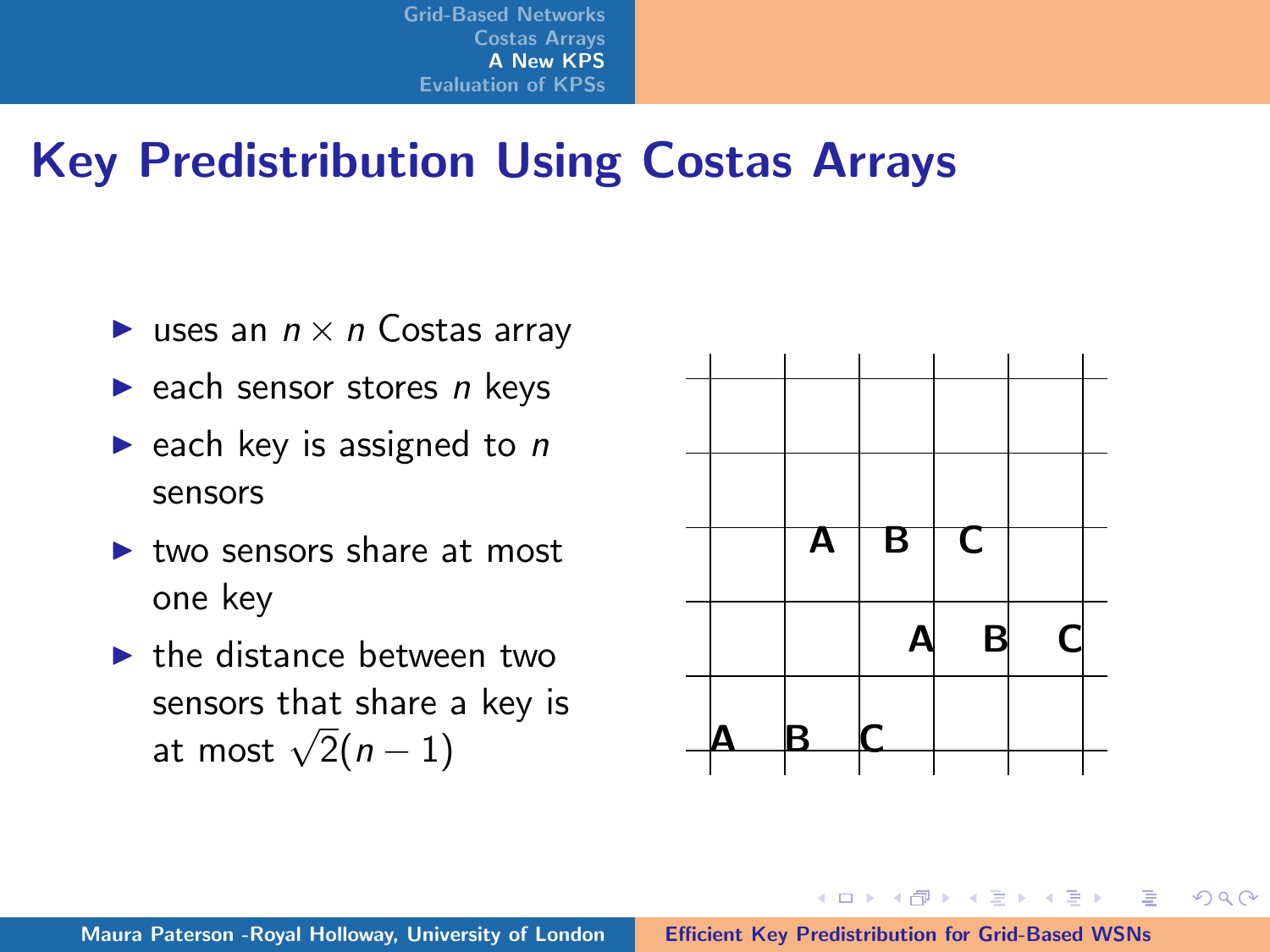## Key Predistribution Using Costas Arrays

- uses an  $n \times n$  Costas array
- $\blacktriangleright$  each sensor stores *n* keys
- riangleright each key is assigned to  $n$ sensors
- $\blacktriangleright$  two sensors share at most one key
- $\blacktriangleright$  the distance between two sensors that share a key is sensors that share a<br>at most  $\sqrt{2}(n-1)$



イロメ マ桐 メラミンマチャ

 $\equiv$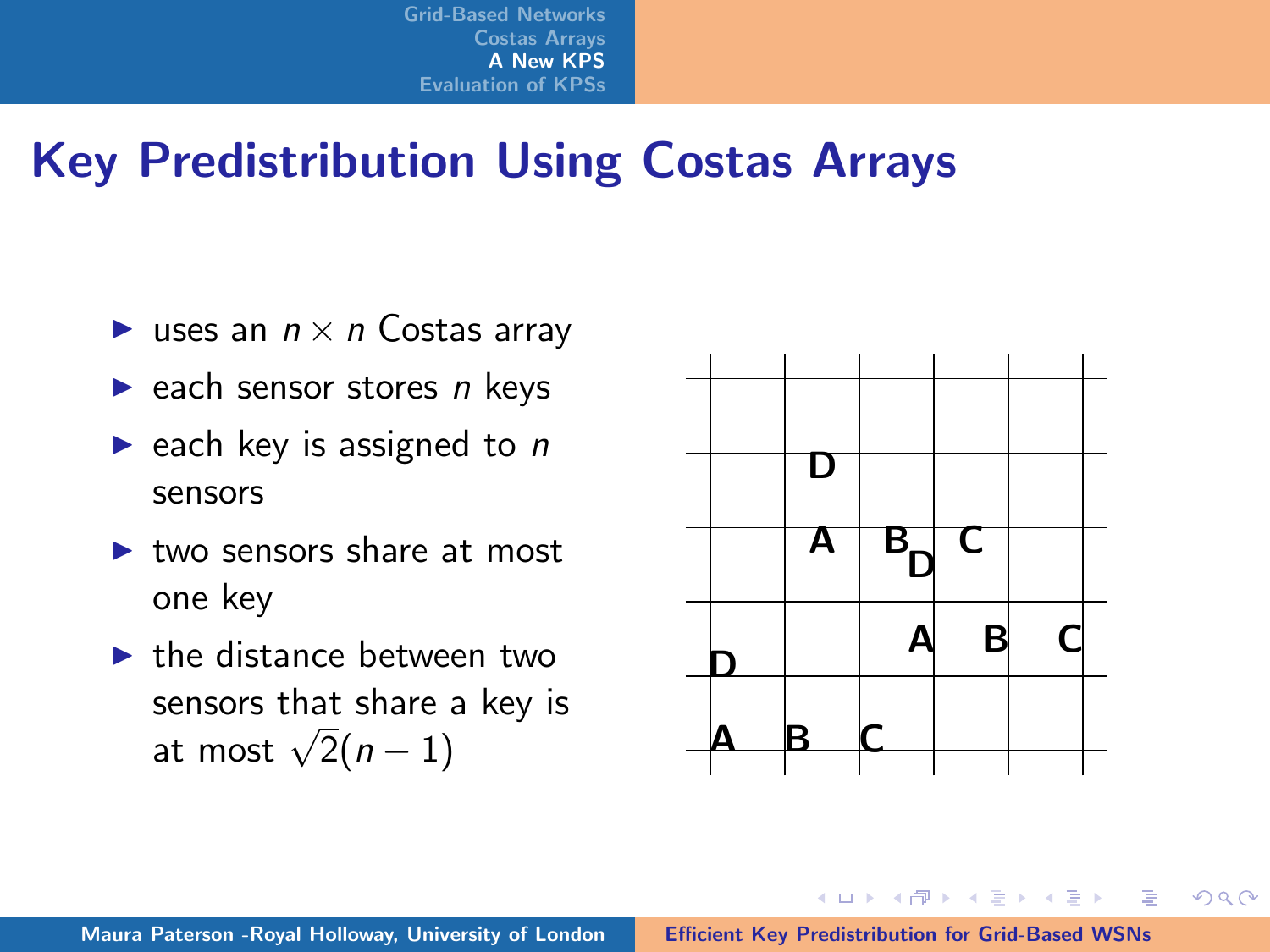## Key Predistribution Using Costas Arrays

- uses an  $n \times n$  Costas array
- $\blacktriangleright$  each sensor stores *n* keys
- riangleright each key is assigned to  $n$ sensors
- $\blacktriangleright$  two sensors share at most one key
- $\blacktriangleright$  the distance between two sensors that share a key is sensors that share a<br>at most  $\sqrt{2}(n-1)$



イロメ マ桐 メラミンマチャ

 $\equiv$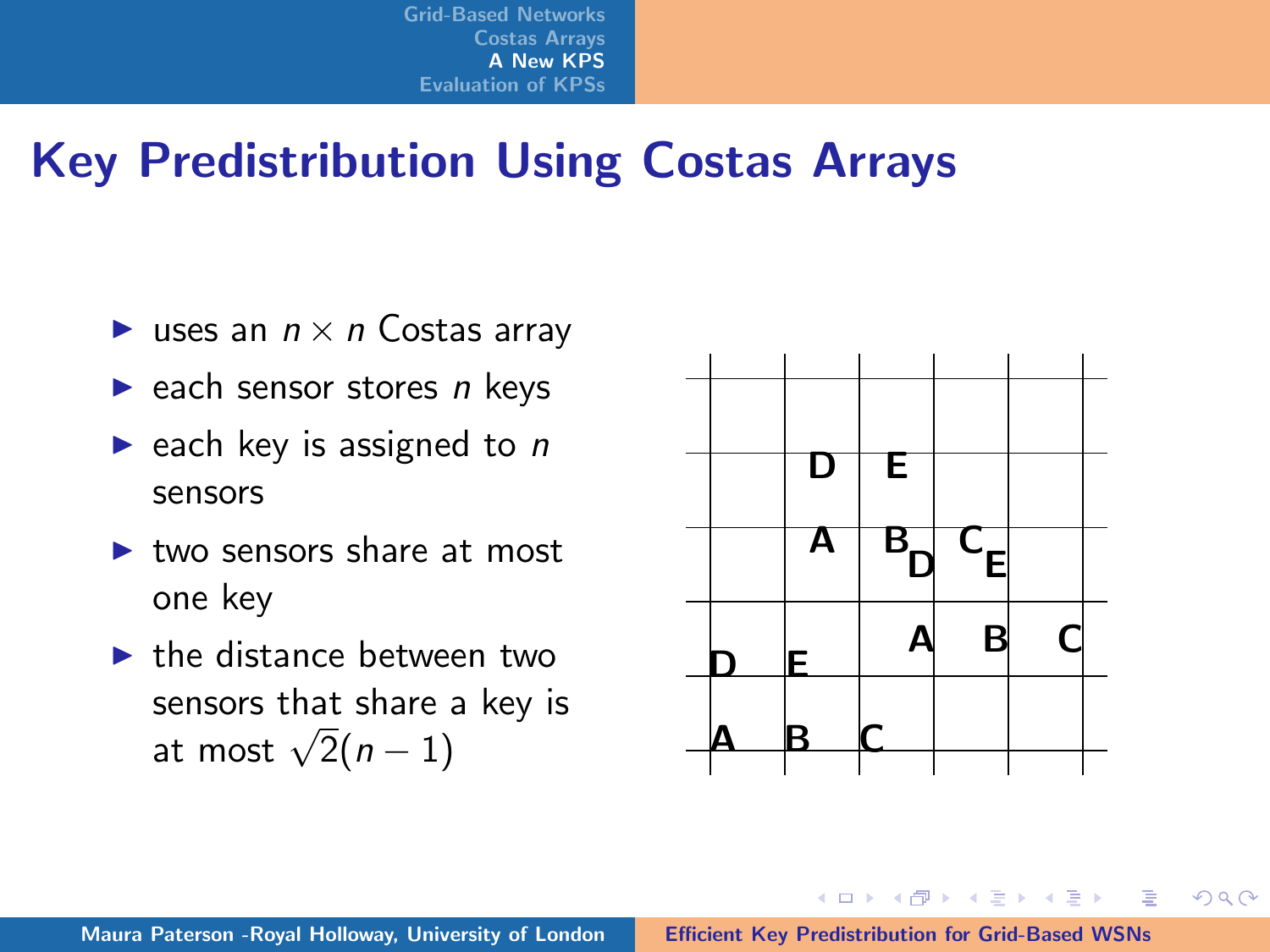## Key Predistribution Using Costas Arrays

- uses an  $n \times n$  Costas array
- $\blacktriangleright$  each sensor stores *n* keys
- riangleright each key is assigned to  $n$ sensors
- $\blacktriangleright$  two sensors share at most one key
- $\blacktriangleright$  the distance between two sensors that share a key is sensors that share a<br>at most  $\sqrt{2}(n-1)$



イロメ マ桐 メラミンマチャ

 $\equiv$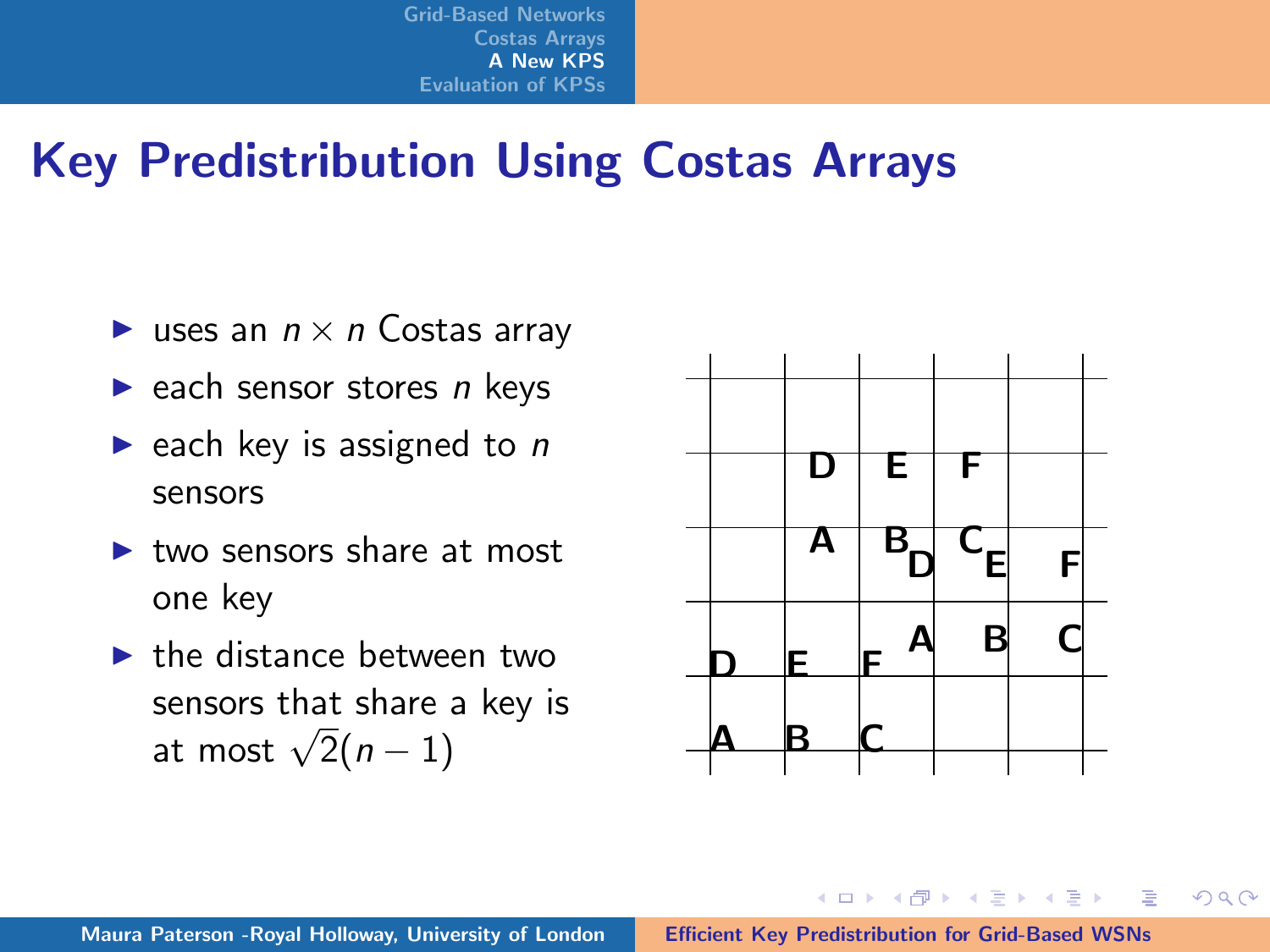## Key Predistribution Using Costas Arrays

- uses an  $n \times n$  Costas array
- $\blacktriangleright$  each sensor stores *n* keys
- riangleright each key is assigned to  $n$ sensors
- $\blacktriangleright$  two sensors share at most one key
- $\blacktriangleright$  the distance between two sensors that share a key is sensors that share a<br>at most  $\sqrt{2}(n-1)$



イロメ マ桐 メラミンマチャ

 $\equiv$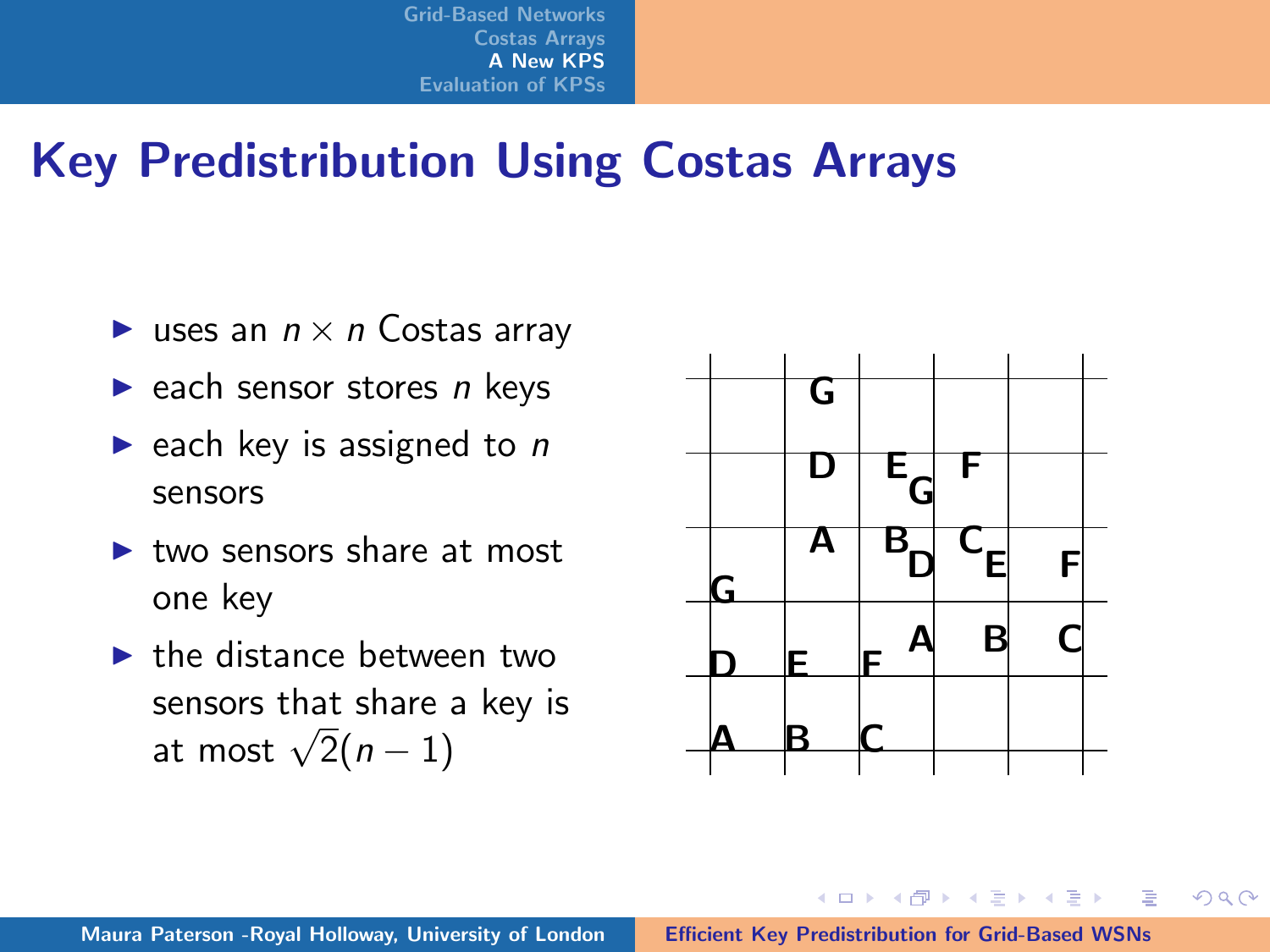## Key Predistribution Using Costas Arrays

- uses an  $n \times n$  Costas array
- $\blacktriangleright$  each sensor stores *n* keys
- riangleright each key is assigned to  $n$ sensors
- $\blacktriangleright$  two sensors share at most one key
- $\blacktriangleright$  the distance between two sensors that share a key is sensors that share a<br>at most  $\sqrt{2}(n-1)$



イロメ マ桐 メラミンマチャ

 $\equiv$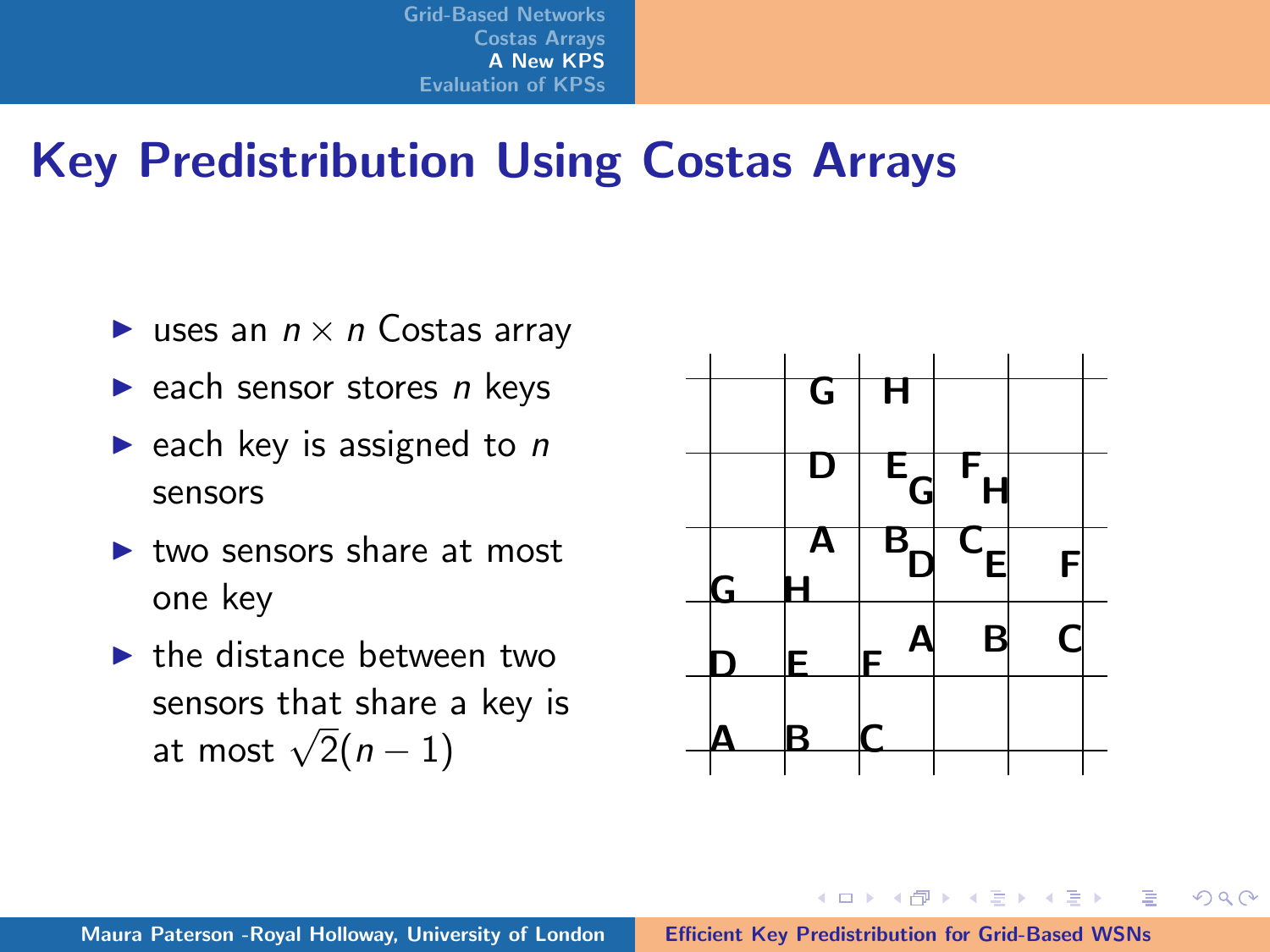## Key Predistribution Using Costas Arrays

- uses an  $n \times n$  Costas array
- $\blacktriangleright$  each sensor stores *n* keys
- riangleright each key is assigned to  $n$ sensors
- $\blacktriangleright$  two sensors share at most one key
- $\blacktriangleright$  the distance between two sensors that share a key is sensors that share a<br>at most  $\sqrt{2}(n-1)$



イロメ マ桐 メラミンマチャ

 $\equiv$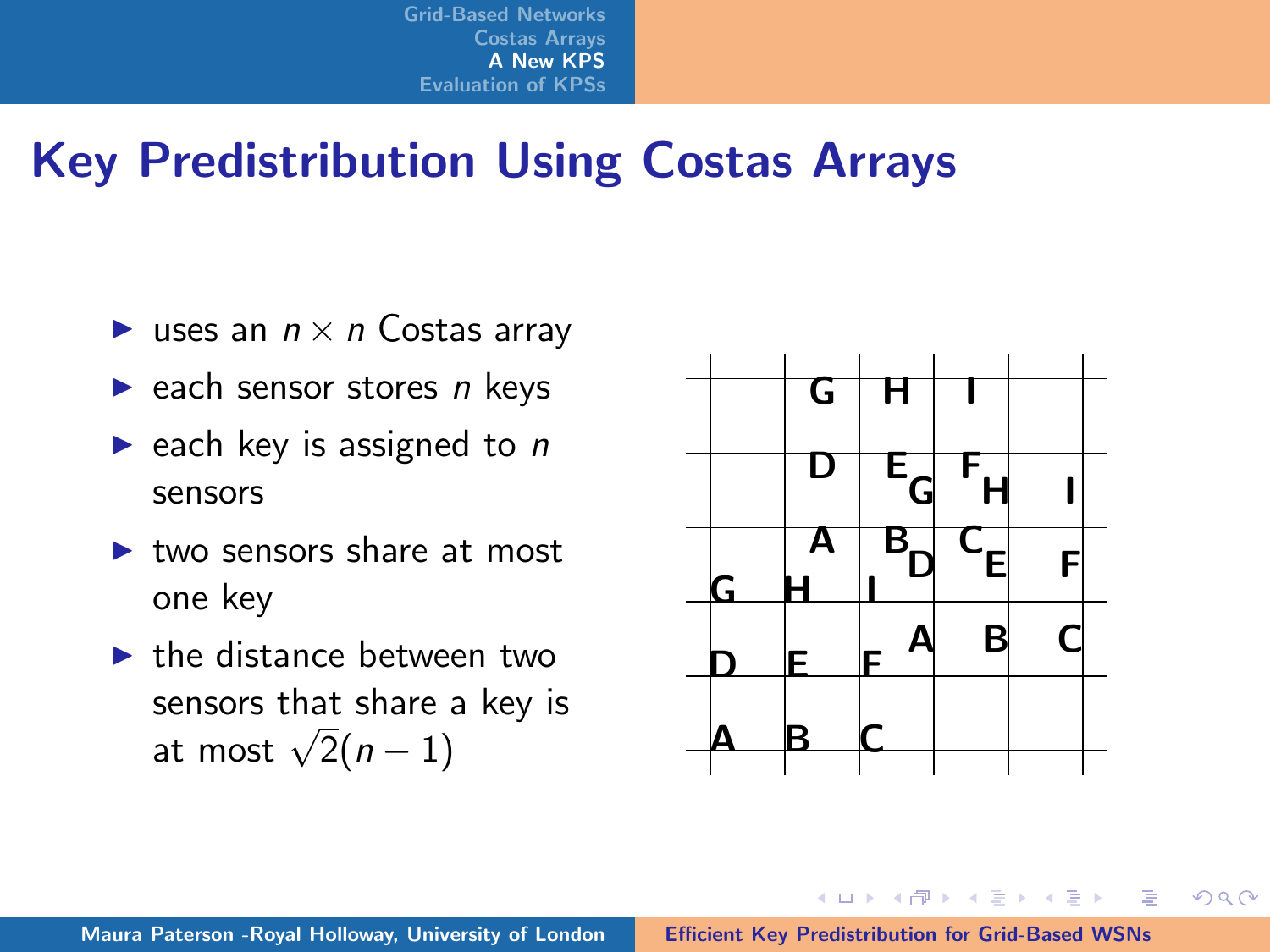# Distinct-Difference Configurations

Definition (Distinct-Difference Configuration  $DD(m, r)$ )

- $\triangleright$  m dots are placed in a square grid
- $\triangleright$  the distance between any two dots is at most r
- $\triangleright$  vector differences between dots are all distinct



- $\triangleright$  can be used for key predistribution in the same way as a Costas array
- $\triangleright$  more general than a Costas array  $\Rightarrow$  more flexible choice of parameters イロメ イ押 トラ ミトラ ミント

 $\Omega$ 

Maura Paterson -Royal Holloway, University of London [Efficient Key Predistribution for Grid-Based WSNs](#page-0-0)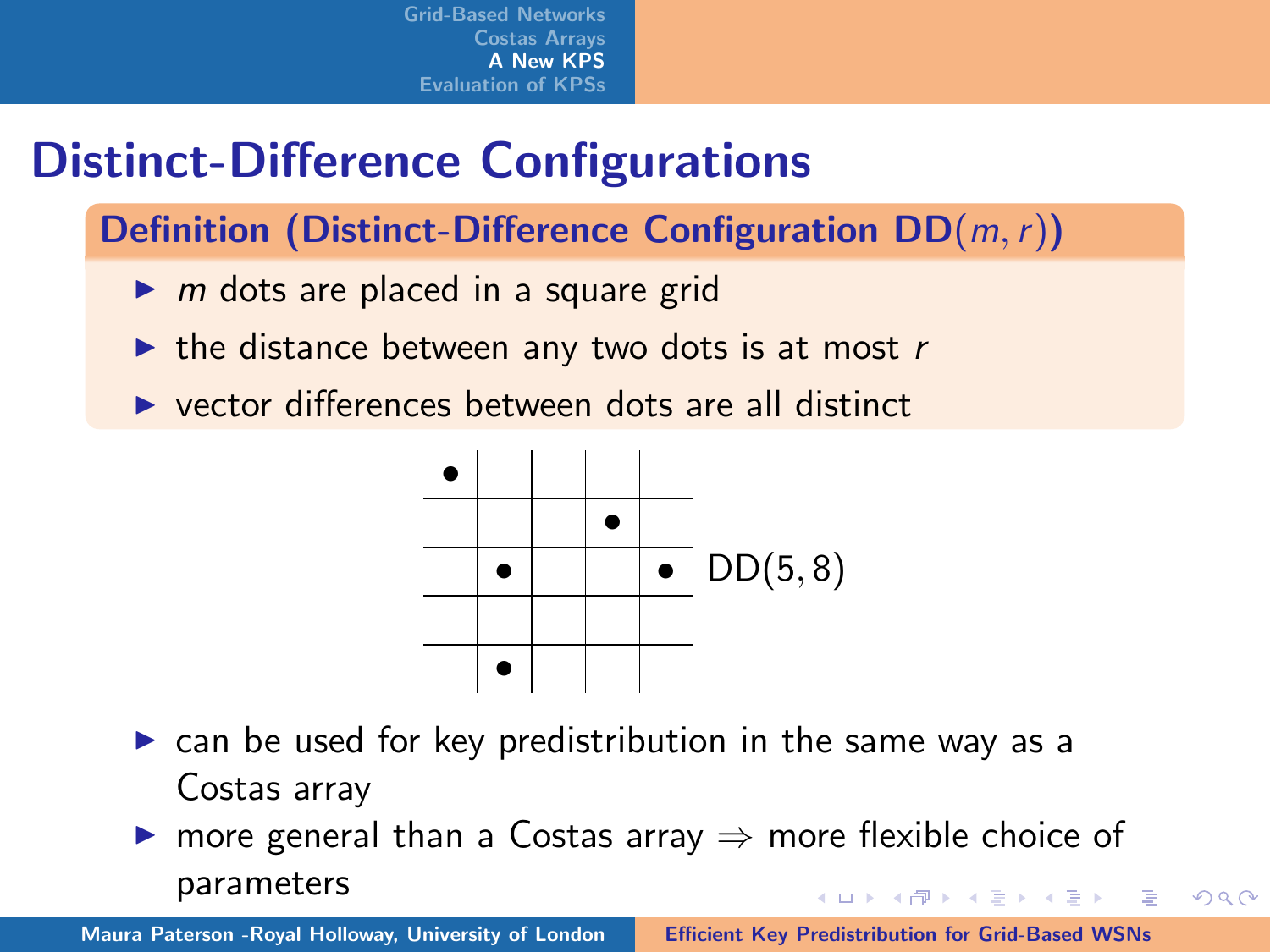## Maximum Two-Hop Coverage of a  $DD(m, r)$

| $m\setminus$   |   | 2  | 3  | 4  | 5  | 6   | 7   | 8   | 9   | 10  | 11  | 12   |
|----------------|---|----|----|----|----|-----|-----|-----|-----|-----|-----|------|
| $\overline{2}$ | 2 | 4  | 4  | 4  | 4  | 4   | 4   | 4   | 4   | 4   | 4   | 4    |
| 3              |   | 12 | 18 | 18 | 18 | 18  | 18  | 18  | 18  | 18  | 18  | 18   |
| 4              |   |    | 28 | 46 | 54 | 54  | 54  | 54  | 54  | 54  | 54  | 54   |
| 5              |   |    | 28 | 48 | 80 | 102 | 118 | 126 | 130 | 130 | 130 | 130  |
| 6              |   |    |    | 48 | 80 | 112 | 148 | 184 | 222 | 240 | 254 | 262  |
| 7              |   |    |    |    | 80 | 112 | 148 | 196 | 252 | 302 | 346 | 374  |
| 8              |   |    |    |    |    | 112 | 148 | 196 | 252 | 316 | 376 | >432 |
| 9              |   |    |    |    |    |     | 148 | 196 | 252 | 316 | 376 | 440  |
| 10             |   |    |    |    |    |     |     | 196 | 252 | 316 | 376 | 440  |
| 11             |   |    |    |    |    |     |     |     | 252 | 316 | 376 | 440  |
| 12             |   |    |    |    |    |     |     |     |     | 316 | 376 | 440  |

イロン イ母ン イミン イモンニ 舌

<span id="page-26-0"></span> $2Q$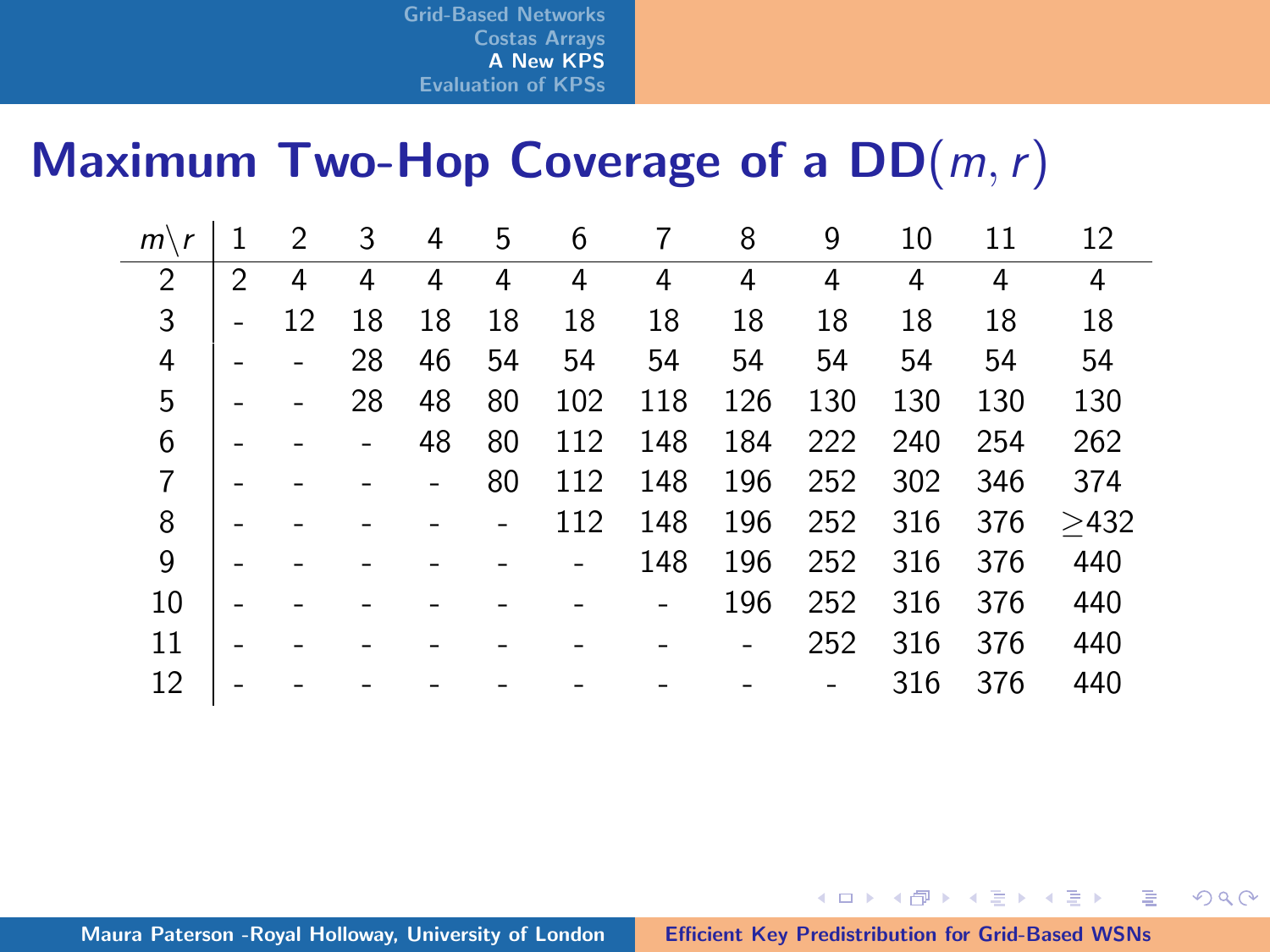# An optimal DD(9, 12)



 $\triangleright$  When  $r = 12$  a node has 440 neighbours.

- $\triangleright$  A KPS based on this array ensures nodes can communicate securely with all 440 neighbours via a one-hop or two-hop path.
- In This scheme requires each node to stor[e 9](#page-26-0) [k](#page-28-0)[e](#page-26-0)[ys.](#page-27-0)

 $\equiv$ 

**ALC: NO** 

<span id="page-27-0"></span> $OQ$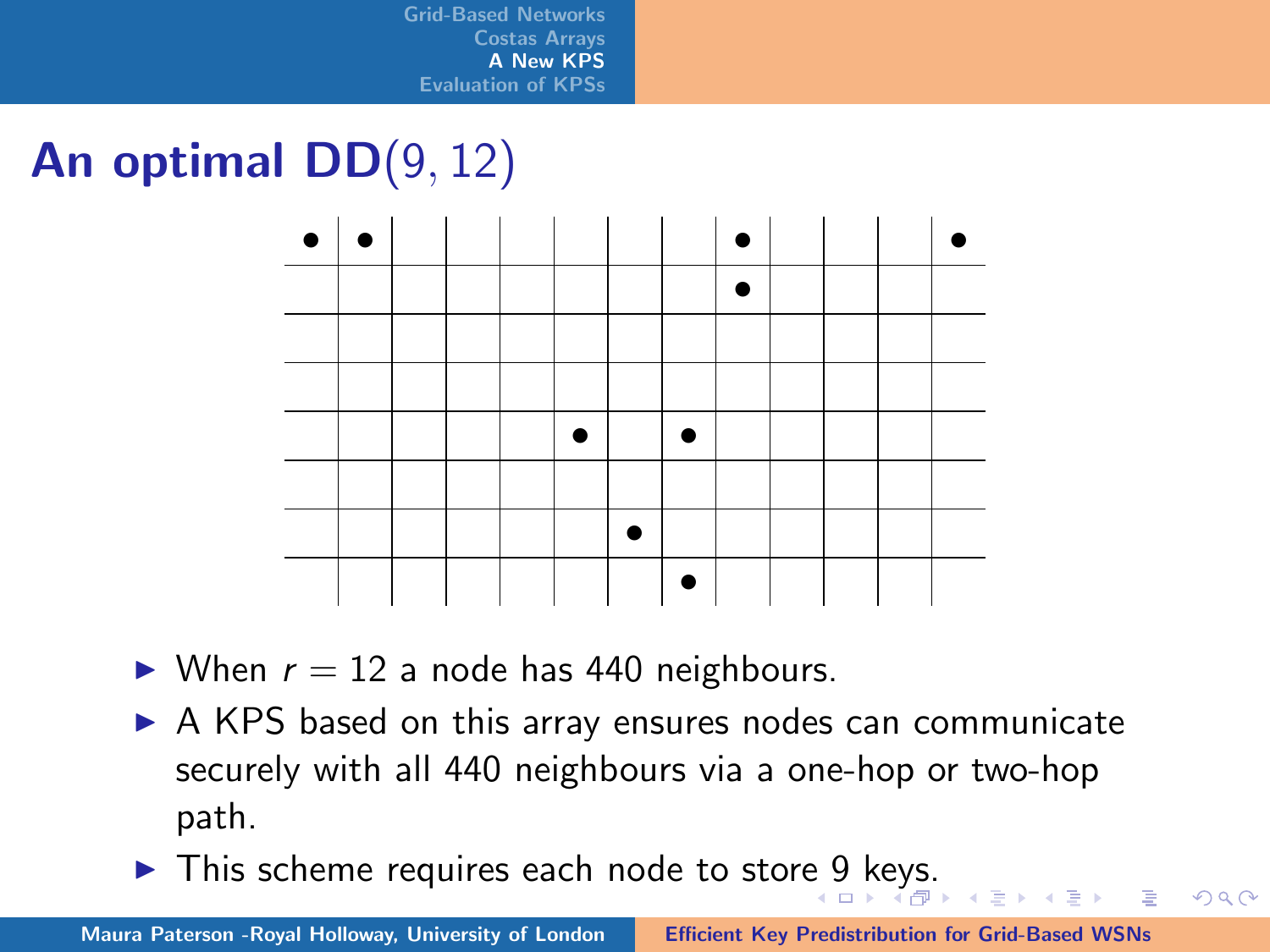#### Comparison with Existing Schemes -Connectivity

| <b>Scheme</b>       | m | $\alpha$      | One-hop | Two-hop |
|---------------------|---|---------------|---------|---------|
| Costas              |   |               | 56      | 366     |
| DD(8, 11)           |   |               | 56      | 376     |
| Liu & Ning          |   |               |         | 24      |
| Eschenauer & Gligor | 8 | $\approx 200$ | 56.2    | 370.0   |
| Ito et al.          |   | $\approx 8$   | 36.2    | 319.6   |
|                     |   | 10000 · · ·   | $\sim$  | $\sim$  |

values are averaged over 10000 trials on a  $100 \times 100$  square grid

<span id="page-28-0"></span>イロン イ団ン イミン イミン 一番